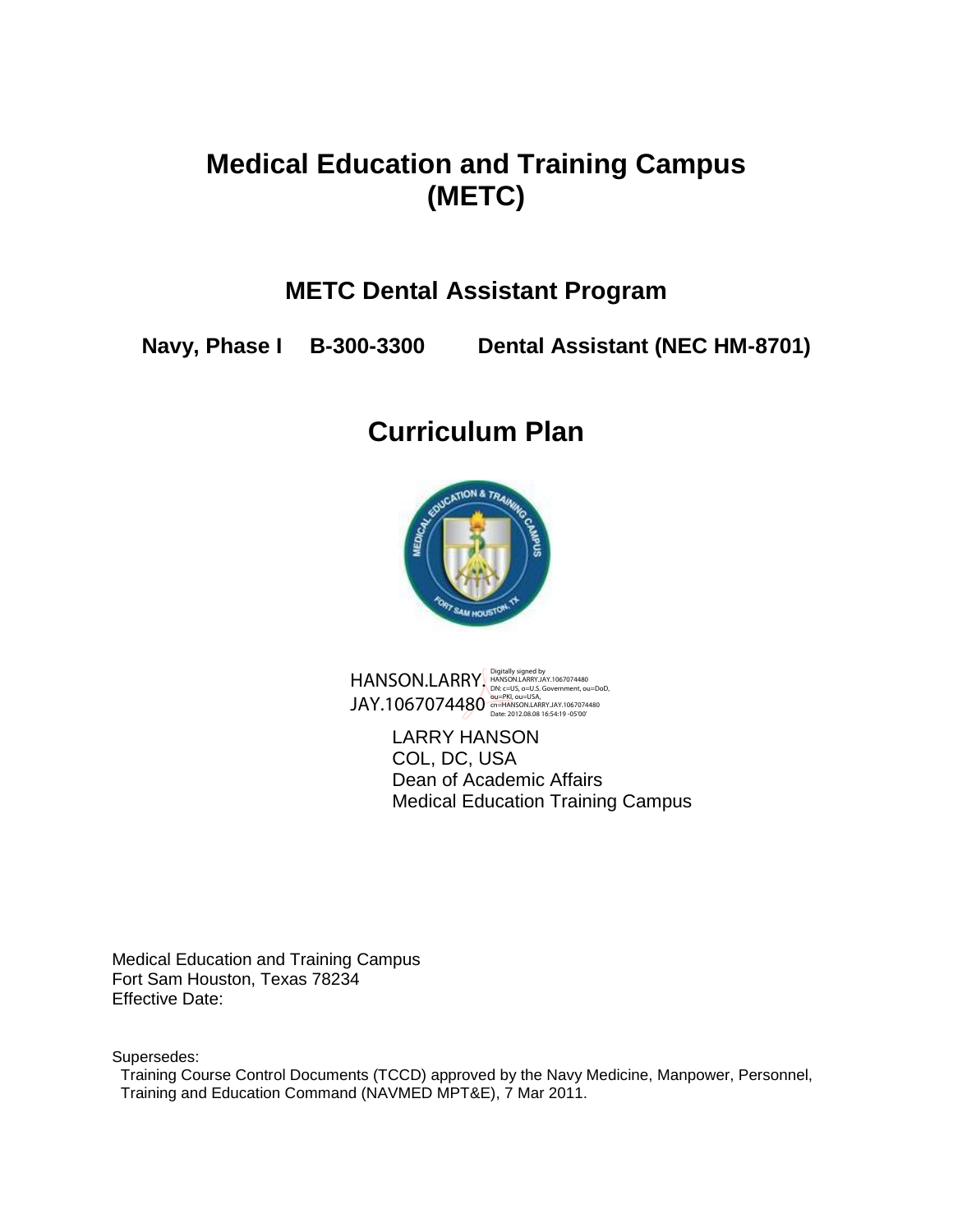## **Contents**

| NAVDEN 103 Dental Equipment/Infection Control& Mgt of Hazardous Materials12 |  |
|-----------------------------------------------------------------------------|--|
|                                                                             |  |
|                                                                             |  |
|                                                                             |  |
|                                                                             |  |
|                                                                             |  |
| NAVDEN 107 Dental Administration and Professional/Patient Relations 15      |  |
|                                                                             |  |
|                                                                             |  |
| NAVDEN 201                                                                  |  |
|                                                                             |  |
|                                                                             |  |
| NAVDEN 203 General and Specialties Assisting and Preventive Dentistry18     |  |
|                                                                             |  |
|                                                                             |  |
|                                                                             |  |
|                                                                             |  |
|                                                                             |  |
|                                                                             |  |
|                                                                             |  |
|                                                                             |  |
|                                                                             |  |
|                                                                             |  |
|                                                                             |  |
|                                                                             |  |
|                                                                             |  |
|                                                                             |  |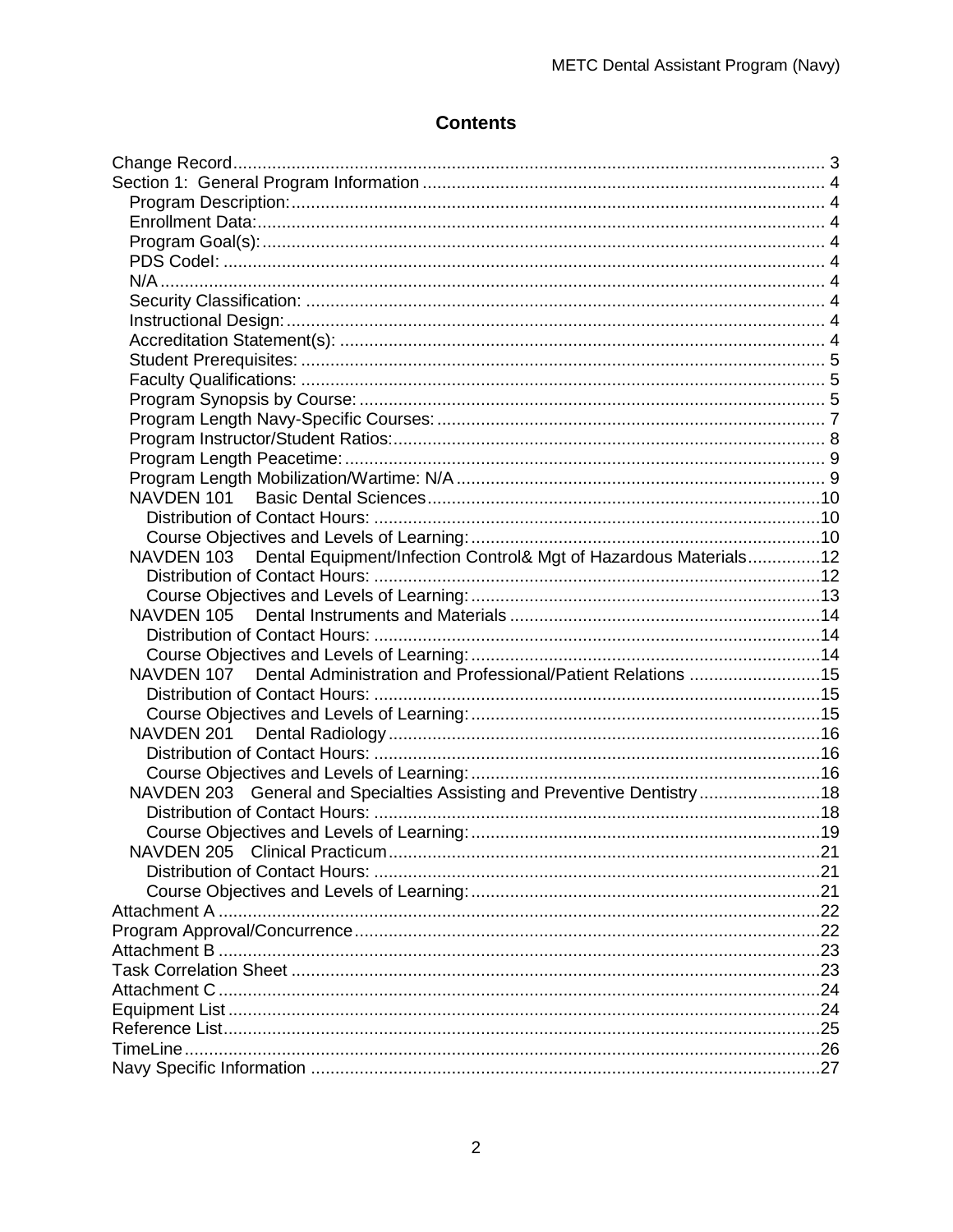# **Change Record**

<span id="page-2-0"></span>

| Item to<br>Change | <b>Description</b> | Date<br>Approved |
|-------------------|--------------------|------------------|
|                   |                    |                  |
|                   |                    |                  |
|                   |                    |                  |
|                   |                    |                  |
|                   |                    |                  |
|                   |                    |                  |
|                   |                    |                  |
|                   |                    |                  |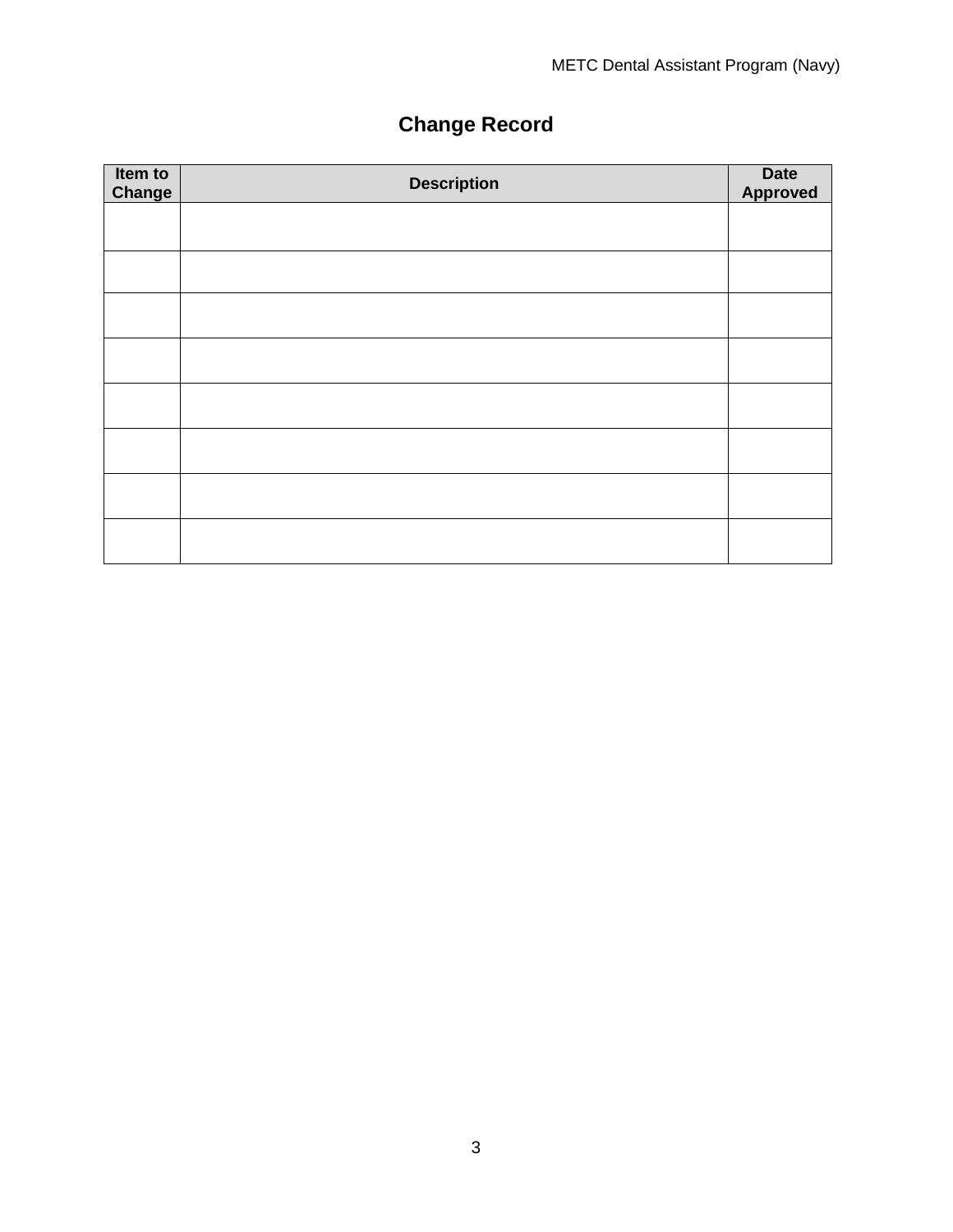## <span id="page-3-0"></span>**Section 1: General Program Information**

### <span id="page-3-1"></span>**Program Description:**

The instructional design for the Dental Assistant Program is group paced. The Navy Dental Assistant Program provides training in basic dental sciences to include head anatomy, dental administration and dental procedures. Performance-based training is conducted for: infection control, general chair-side and surgical assisting, and radiology procedures in simulated and onthe-job clinical environments. Students mix dental materials and take impressions, maintain dental equipment and instruments, adhere to dental infection control standards, and perform basic oral hygiene instruction. Quality control and safety techniques are emphasized throughout the Program. Lectures, discussions, and computer based instruction are augmented with readings from selected texts and written exercises. . Dental skill demonstrations and practice are provided in laboratory settings. The clinical practicum allows students to refine their skills in a dental clinic. The program culminates in college credits that apply toward an Associates Degree.

#### <span id="page-3-2"></span>**Enrollment Data:**

Minimum Enroll: 10 Maximum Enroll: 24 Entry Interval: 25 Optimum. 18

#### <span id="page-3-3"></span>**Program Goal(s):**

Graduates of the Navy Dental Assistant Program will be able to function as entry-level dental assistants in fixed and deployable medical facilities, performing a variety of dental tasks under the supervision of a dentist, including general assisting, radiology, infection control, administration, oral hygiene education and equipment management. Graduates will demonstrate (1) the ability to comprehend, apply, and evaluate information; (2) technical proficiency; and (3) personal behavior consistent with professional expectations of the entrylevel dental assistant.

#### <span id="page-3-5"></span><span id="page-3-4"></span>**PDS CodeI: N/A**

<span id="page-3-6"></span>**Security Classification: Unclassified** 

#### <span id="page-3-7"></span>**Instructional Design:**

Group Paced

#### <span id="page-3-8"></span>**Accreditation Statement(s):**

This program will be submitted to the American Council on Education for evaluation of credit hours. Additional accreditation information can be located by accessing the following internet sites:

Council on Occupational Education (COE) [www.council.org](http://www.council.org/) Commission on Accreditation of Allied Health Education Programs (CAAHEP) [www.caahep.org](http://www.caahep.org/)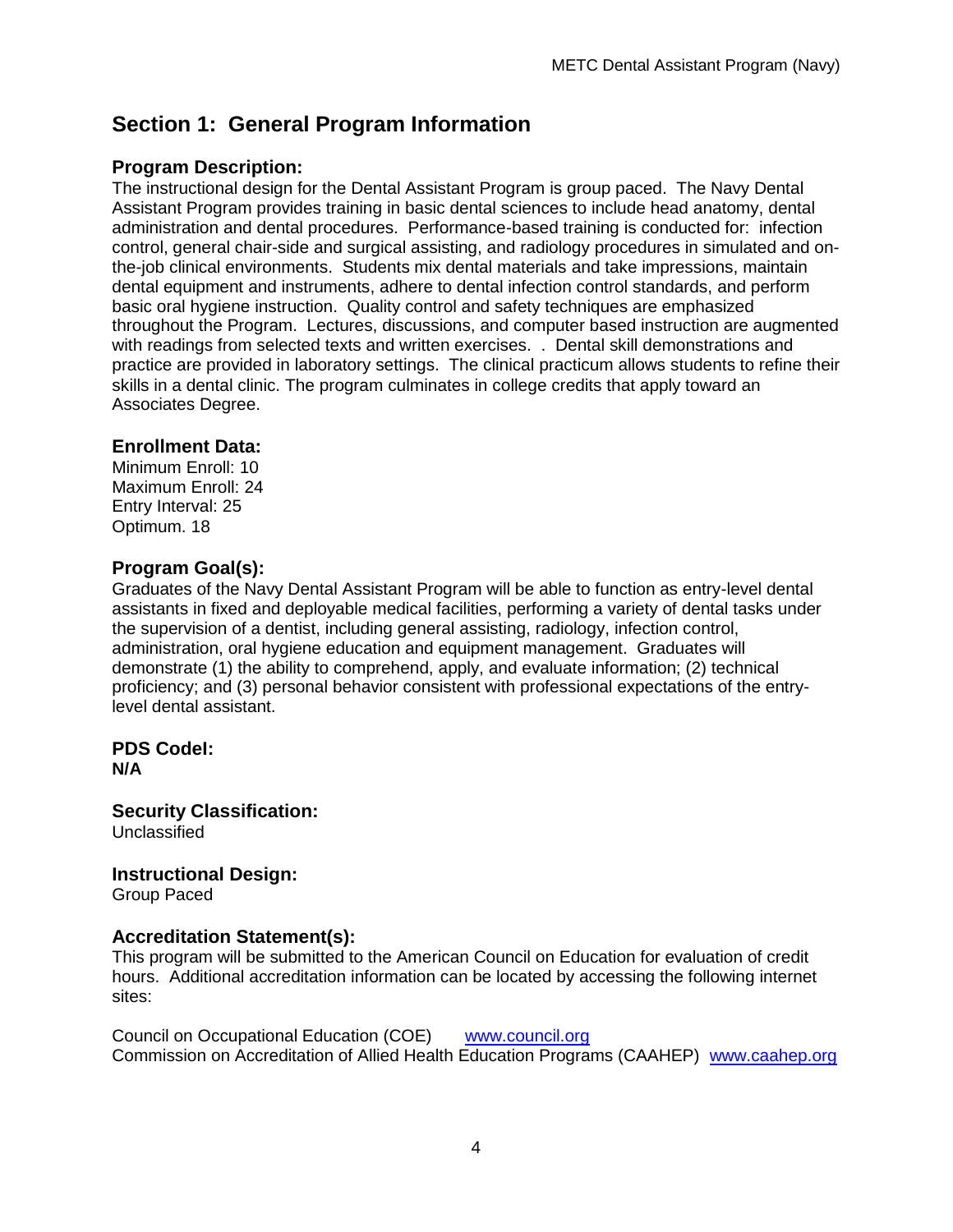#### <span id="page-4-0"></span>**Student Prerequisites:**

#### **Navy Specific**:

See Catalog of Navy Training Courses (CANTRAC). [https://cetarsjeepd.cnet.navy.mil/cantrac/vol2.html.](https://cetarsjeepd.cnet.navy.mil/cantrac/vol2.html) Must have completed the 300-0010, HM BASIC Program.

### <span id="page-4-1"></span>**Faculty Qualifications:**

See the METC Faculty Development Policy for service specific and Community College of the Air Force (CCAF) faculty requirements.

### <span id="page-4-2"></span>**Program Synopsis by Course:**

This program consists of multiple courses. All courses must be completed successfully to pass this program.

### **NAVDEN 101 Basic Dental Sciences**

The course provides an introduction to head anatomy with an emphasis on tooth morphology and the periodontium. Common dental terms are presented. Lectures, with anatomical models, discussions, and computer-based instruction are augmented with readings from selected texts and written exercises. This is a foundation course designed to prepare students for higher-level dental courses.

Prerequisite(s): Admission to Dental Assistant Program and completion of 300-0010, HM Basic Corps School Program.

### **NAVDEN 103 Dental Equipment/Infection Control and Management of Hazardous Materials**

The course provides an introduction to the concepts of aseptic technique, preparation of dental treatment rooms, and processing and sterilization of dental instruments and equipment, using universal precautions. Principles of operating and maintaining dental treatment room equipment are practiced. Protocols for management of dental waste products and hazardous materials are introduced. Practical application of infection control concepts on instruments and equipment in a dental treatment room is provided and assessed using a performance checklist (PCL). Pre-op and post-op procedures and management of infectious waste products are practiced. Lectures, discussions, and computer-based instruction are augmented with readings from selected texts and written exercises.

Prerequisite(s): NAVDEN 101, Basic Dental Sciences

### **NAVDEN 105 Dental Instruments and Materials**

The course provides an introduction to dental instruments and materials. Basic information is provided about identifying dental instruments and mixing dental materials. Practical application using dental instruments and mixing materials is provided. Lectures, discussions, and computer-based instruction are augmented with readings from selected texts, written and practical exercises.

Prerequisite(s): NAVDEN 103, Dental Equipment/Infection Control and Management of Hazardous Material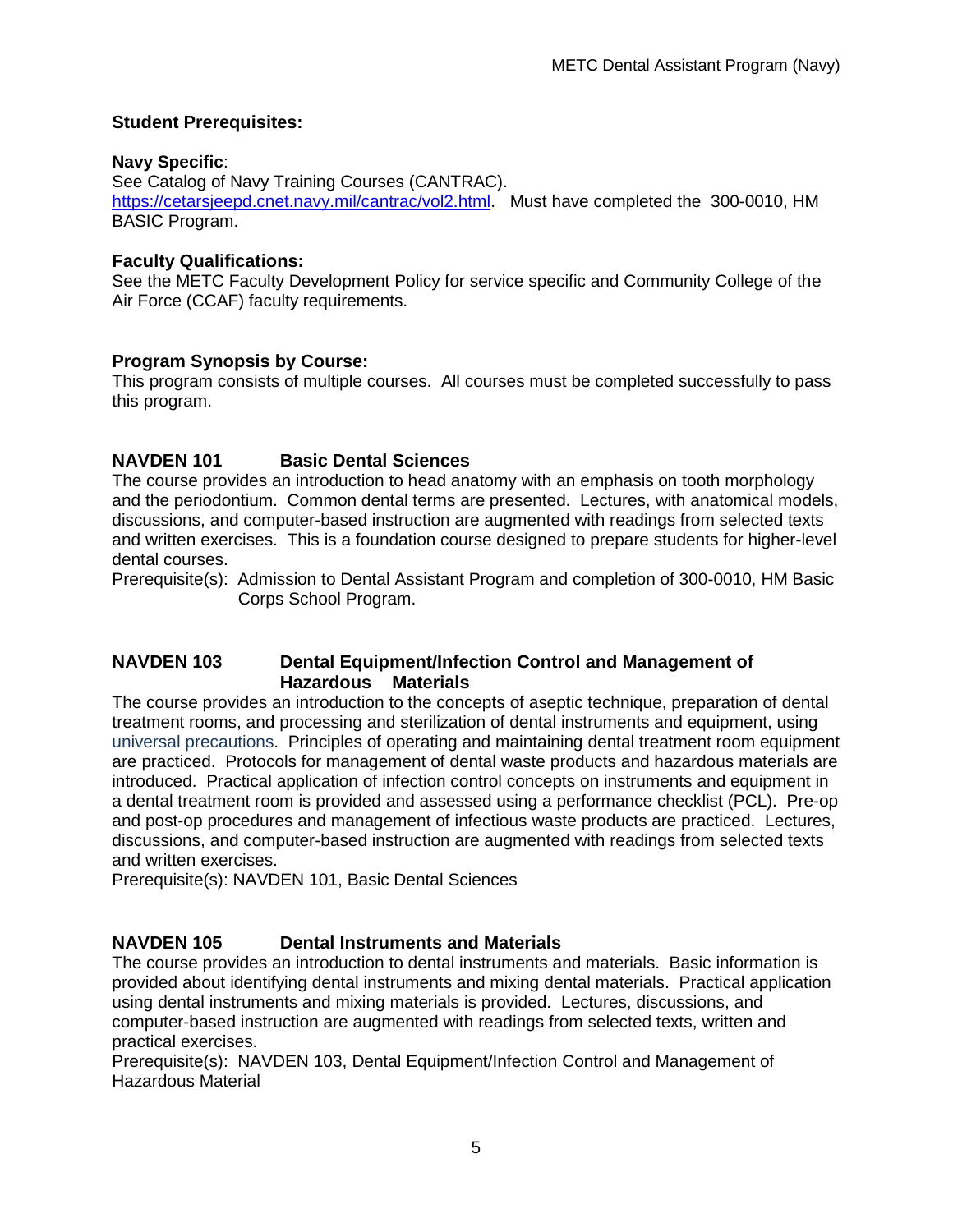#### **NAVDEN 107 Dental Administration and Professional/Patient Relations**

The course provides an introduction to dental administration and professional/patient relations concepts. Dental records, charting, and common terms are presented. Manual and computerbased exercises in documenting, filing, and reviewing dental records are provided. Scenariobased patient encounters provide practice in dental charting and customer service skills. Lectures, discussions, and computer-based instruction are augmented with readings from selected texts and written and practical exercises.

Prerequisite(s): NAVDEN 105: Dental Instruments and Materials

#### **NAVDEN 201 Dental Radiology**

The course provides an introduction to the concepts of dental radiology to include dental radiation terms, radiation safety, radiology equipment, panoramic x-ray machine, Periapical (AP) radiographs, interproximal bitewings (BWX), digital imaging, radiographic infection control procedures, and errors in dental radiographs. Lectures, discussions, and computer-based instruction are augmented with readings from selected texts and written and practical exercises. Lectures, discussions, and computer-based instruction are augmented with readings from selected texts and written and practical exercises.

Prerequisite(s): NAVDEN 107: Dental Administration and Professions/Patient Relations

#### **NAVDEN 203 General Assisting, Specialties Assisting, and Preventive Dentistry**

This course provides a survey of periodontal, prosthodontic, and endodontic specialties. It also provides in depth instruction and hands-on training in four-handed dentistry to include passing of instruments, mixing materials, placing oral evacuation equipment, and assisting with operative and oral surgery. Students are evaluated with a Performance Check-List (PCL) on four-handed dentistry. There is an introduction to concepts of preventive dentistry, including oral hygiene instruction, effects of tobacco use, applying sealants and fluoride, and setting up preventive dentistry trays. Practical application of preventive dentistry concepts is provided. Lectures, discussions, and computer-based instruction are augmented with readings from selected texts and written exercises.

Prerequisite(s): NAVDEN 201: Dental Radiology

#### **NAVDEN 205 Clinical Practicum**

The purpose of the clinical practicum is to assess the student's ability to perform basic dental assisting procedures during his/her two week clinical rotation at a dental clinic. Prerequisite(s): NAVDEN 203: General Assisting, Specialties Assisting and Preventive **Dentistry**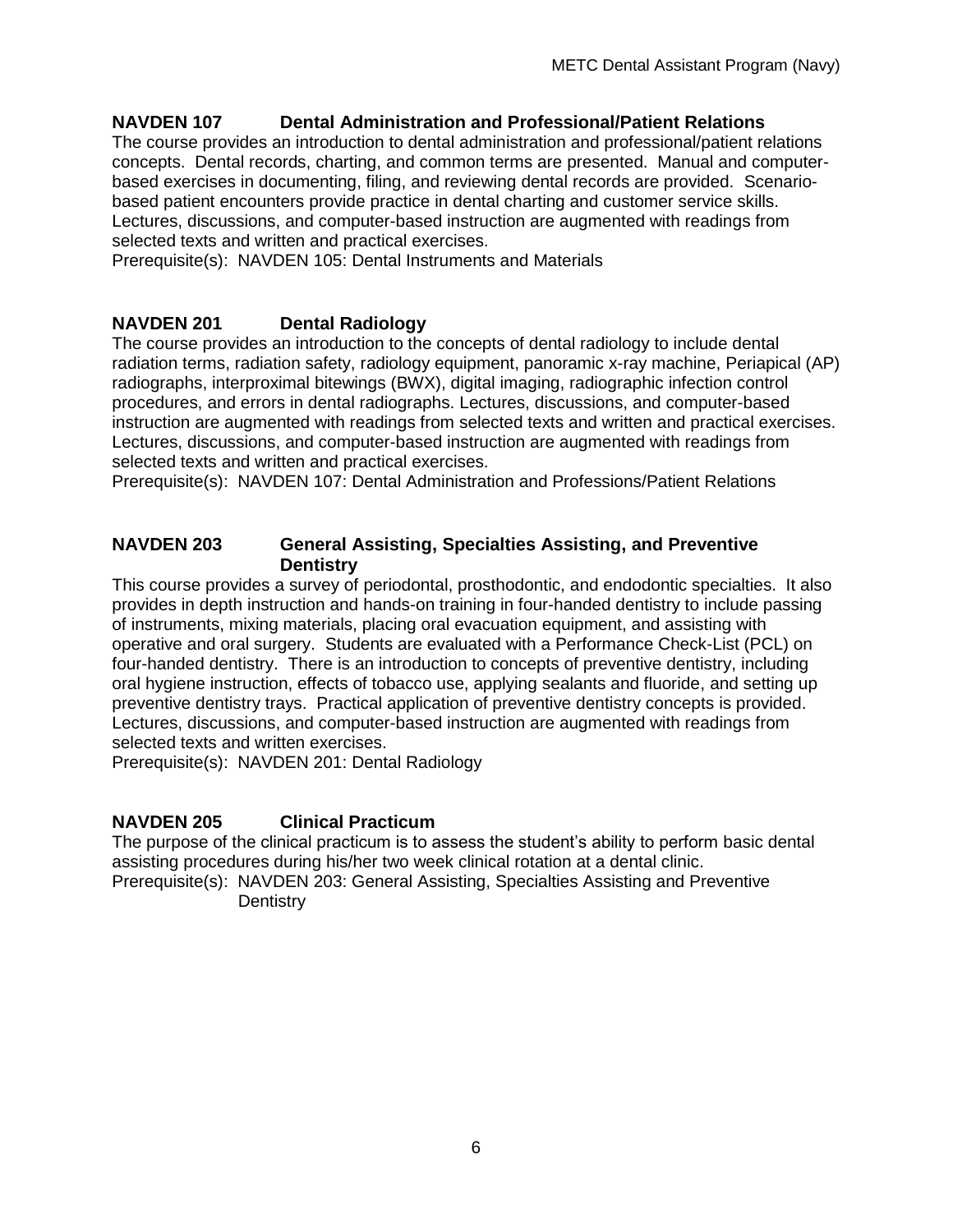| <b>Course</b>        | <b>Course Title</b>                                                                       | <b>Did</b> | Lab/<br><b>Prac</b> |    | Clin WTest PTest   Other |                |             | Req'd<br>Act. | Total |
|----------------------|-------------------------------------------------------------------------------------------|------------|---------------------|----|--------------------------|----------------|-------------|---------------|-------|
| <b>NAVDEN</b><br>101 | <b>Basic Dental Sciences</b>                                                              | 18.5       |                     |    | $\overline{2}$           |                |             |               | 20.5  |
| <b>NAVDEN</b><br>103 | Dental Equipment/<br>Infection Control and<br>Management of<br><b>Hazardous Materials</b> | 8          | 4                   |    | $\overline{2}$           | 1              |             |               | 15    |
| <b>NAVDEN</b><br>105 | Dental Instruments and<br><b>Materials</b>                                                | 8          | 4.5                 |    | $\overline{2}$           | 1.5            |             |               | 16    |
| <b>NAVDEN</b><br>107 | <b>Dental Administration</b><br>and Professional/Patient<br><b>Relations</b>              | 21         | 5                   |    | $\overline{2}$           | 1              |             |               | 29    |
| <b>NAVDEN</b><br>201 | Dental Radiology                                                                          | 8          | 24                  |    | $\overline{2}$           | $\overline{2}$ |             |               | 36    |
| <b>NAVDEN</b><br>203 | General Assisting,<br>Specialties Assisting,<br>and Preventive Dentistry                  | 15.5       | 23                  |    | $\overline{2}$           | $\overline{2}$ |             |               | 42.5  |
| <b>NAVDEN</b><br>205 | <b>Clinical Practicum</b>                                                                 |            |                     | 80 |                          |                |             |               | 80    |
|                      | Graduation                                                                                |            |                     |    |                          |                | 1           |               |       |
|                      | <b>Total</b>                                                                              | 79.00      | 60.5                | 80 | 12                       | 7.5            | $\mathbf 1$ |               | 240   |

### <span id="page-6-0"></span>**Program Length Navy-Specific Courses:**

**Note:** Didactic instructor/student ratio is 1:24, Lab/Prac instructor/student ratio is 1:6

| Key                   |              |                                                                |  |  |  |  |
|-----------------------|--------------|----------------------------------------------------------------|--|--|--|--|
| <b>Didactic</b>       | Did          | Instructor/self-paced formats for dissemination of information |  |  |  |  |
| Lab/Practical         | Lab/Prac     | Demonstration/hands-on practice                                |  |  |  |  |
| Clinical              | Clin         | Patient care or other supervised work experience               |  |  |  |  |
| Written or            | <b>WTest</b> | Formal written/hands-on student assessments, includes time for |  |  |  |  |
| <b>Practical Test</b> | PTest        | pre-test review & post-test critique                           |  |  |  |  |
| Other                 | Other        | All other formats for instruction                              |  |  |  |  |
| Required              | Reg'd        | All other non-instruction activities                           |  |  |  |  |
| Activities            |              |                                                                |  |  |  |  |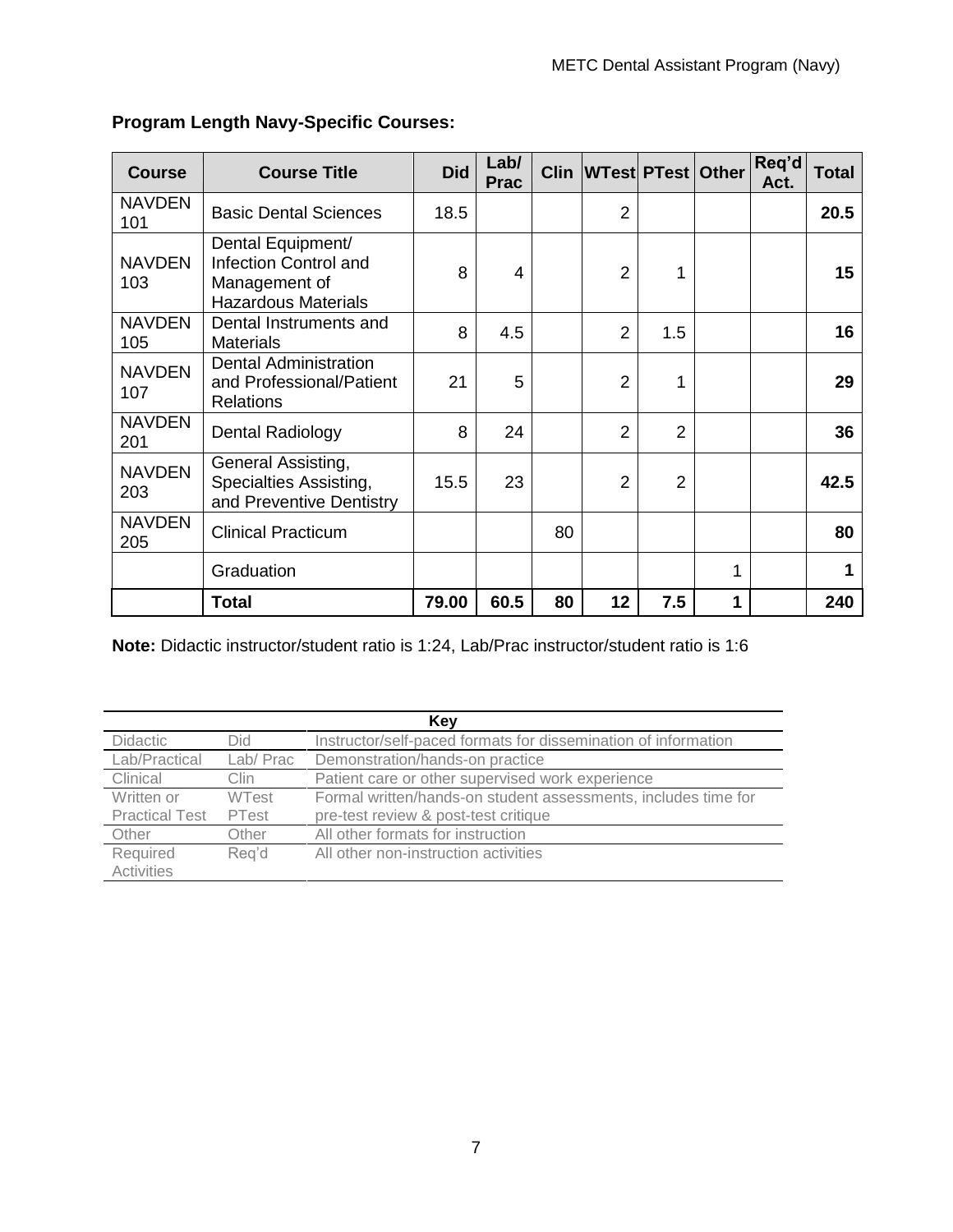| <b>Course</b>        | <b>Course Title</b>                                                                       | <b>Did</b> | Lab/<br><b>Prac</b> | <b>Clin</b> | <b>WTest   PTest   Other </b> |     | Req'd<br>Act. |
|----------------------|-------------------------------------------------------------------------------------------|------------|---------------------|-------------|-------------------------------|-----|---------------|
| <b>NAVDEN</b><br>101 | <b>Basic Dental Sciences</b>                                                              | 1:24       | 1:6                 |             | 1:24                          | 1:6 |               |
| <b>NAVDEN</b><br>103 | Dental Equipment/<br>Infection Control and<br>Management of Hazardous<br><b>Materials</b> | 1:24       | 1:6                 |             | 1:24                          | 1:6 |               |
| <b>NAVDEN</b><br>105 | Dental Instruments and<br><b>Materials</b>                                                | 1:24       | 1:6                 |             | 1:24                          | 1:6 |               |
| <b>NAVDEN</b><br>107 | Dental Administration and<br><b>Professional/Patient</b><br><b>Relations</b>              | 1:24       | 1:6                 |             | 1:24                          | 1:6 |               |
| <b>NAVDEN</b><br>201 | <b>Dental Radiology</b>                                                                   | 1:24       | 1:6                 |             | 1:24                          | 1:6 |               |
| <b>NAVDEN</b><br>203 | General Assisting,<br>Specialties Assisting, and<br><b>Preventive Dentistry</b>           | 1:24       | 1:6                 |             | 1:24                          | 1:6 |               |
| <b>NAVDEN</b><br>205 | <b>Clinical Practicum</b>                                                                 | 1:24       | 1:6                 |             | 1:24                          | 1:6 |               |

## <span id="page-7-0"></span>**Program Instructor/Student Ratios:**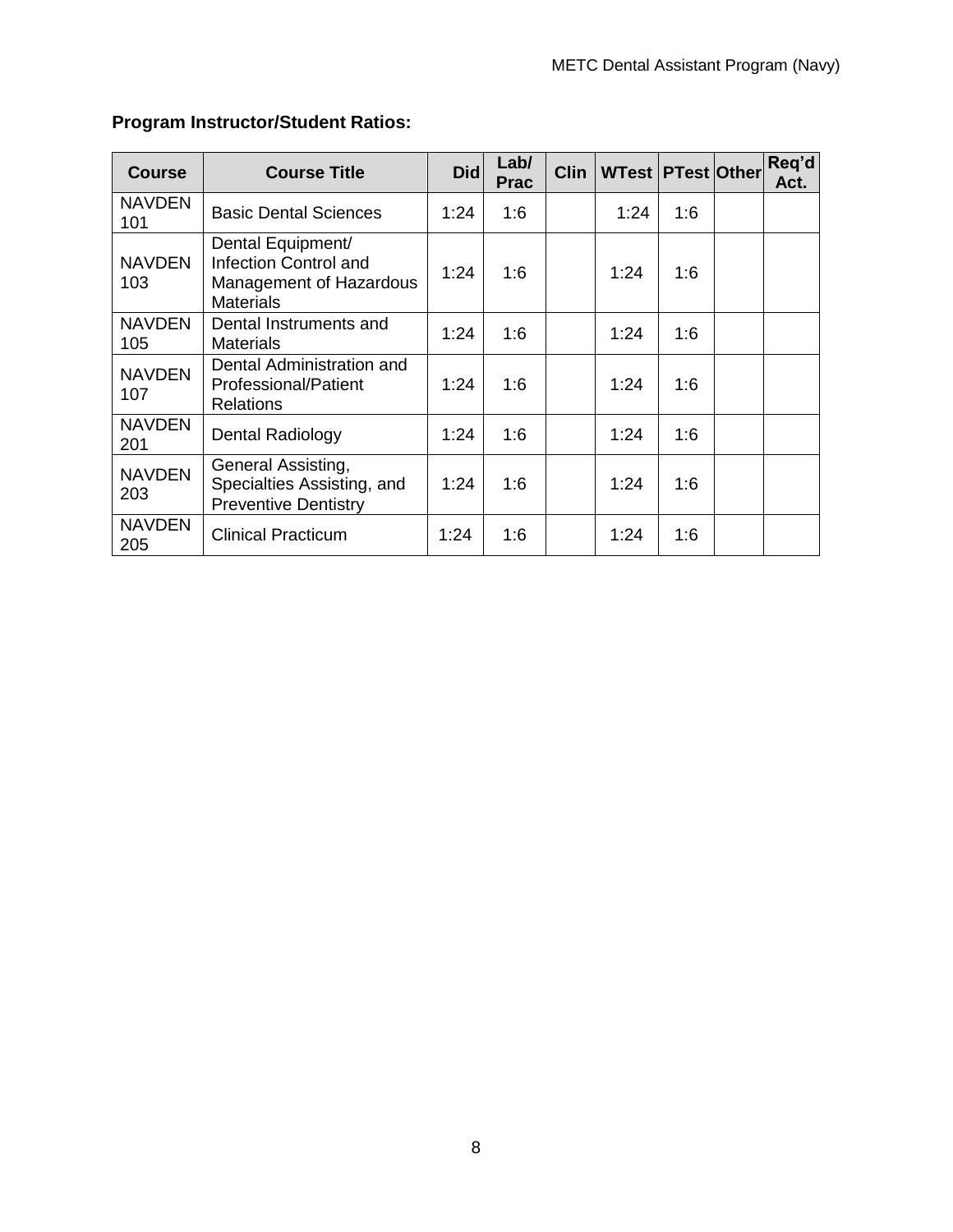|                                      |                            | <b>METC</b> | <b>Army</b> | <b>Navy</b> | Air          | <b>Coast</b> |
|--------------------------------------|----------------------------|-------------|-------------|-------------|--------------|--------------|
|                                      |                            |             |             |             | <b>Force</b> | Guard        |
|                                      | <b>Didactic</b>            |             |             | 75          |              |              |
|                                      | Lab/Practical              |             |             | 65.5        |              |              |
|                                      | Clinical                   |             |             |             |              |              |
| <b>Phase I</b><br>Hours <sup>1</sup> | Written Test <sup>2</sup>  |             |             | 12          |              |              |
|                                      | <b>Practical Test</b>      |             |             | 7.5         |              |              |
|                                      | Other:                     |             |             |             |              |              |
|                                      | <b>Required Activities</b> |             |             |             |              |              |
|                                      |                            |             |             | 240         |              |              |
|                                      | <b>Didactic</b>            |             |             |             |              |              |
|                                      | Lab/Practical              |             |             |             |              |              |
| <b>Clinical/</b>                     | Clinical                   |             |             |             |              |              |
| <b>Phase II</b>                      | <b>Written Test</b>        |             |             |             |              |              |
| <b>Hours</b>                         | <b>Practical Test</b>      |             |             |             |              |              |
|                                      | Other (admin)              |             |             |             |              |              |
|                                      | <b>Required Activities</b> |             |             |             |              |              |
|                                      |                            |             |             |             |              |              |
| Total                                |                            |             |             | 240         |              |              |

### <span id="page-8-0"></span>**Program Length Peacetime:**

### <span id="page-8-1"></span>**Program Length Mobilization/Wartime: N/A**

|                  |                            | <b>METC</b> | <b>Army</b> | <b>Navy</b> | Air<br><b>Force</b> | <b>Coast</b><br>Guard |
|------------------|----------------------------|-------------|-------------|-------------|---------------------|-----------------------|
|                  |                            |             |             |             |                     |                       |
| <b>Phase I</b>   | <b>Didactic</b>            |             |             |             |                     |                       |
| <b>Hours</b>     | Lab/Practical              |             |             |             |                     |                       |
|                  | Clinical                   |             |             |             |                     |                       |
|                  | <b>Written Test</b>        |             |             |             |                     |                       |
|                  | <b>Practical Test</b>      |             |             |             |                     |                       |
|                  | Other                      |             |             |             |                     |                       |
|                  | <b>Required Activities</b> |             |             |             |                     |                       |
|                  |                            |             |             |             |                     |                       |
| <b>Clinical/</b> | <b>Didactic</b>            |             |             |             |                     |                       |
| <b>Phase II</b>  | Lab/Practical              |             |             |             |                     |                       |
| <b>Hours</b>     | Clinical                   |             |             |             |                     |                       |
|                  | Written Test               |             |             |             |                     |                       |
|                  | <b>Practical Test</b>      |             |             |             |                     |                       |
|                  | Other                      |             |             |             |                     |                       |
|                  | <b>Required Activities</b> |             |             |             |                     |                       |
|                  |                            |             |             |             |                     |                       |
| <b>Total</b>     |                            |             |             |             |                     |                       |

 $\overline{a}$ 

 $^{\rm 1}$  An 8-hour training day is the standard; exceptions are noted.<br><sup>2</sup> Time for end-of-course critique included in hours for last written exam in each course.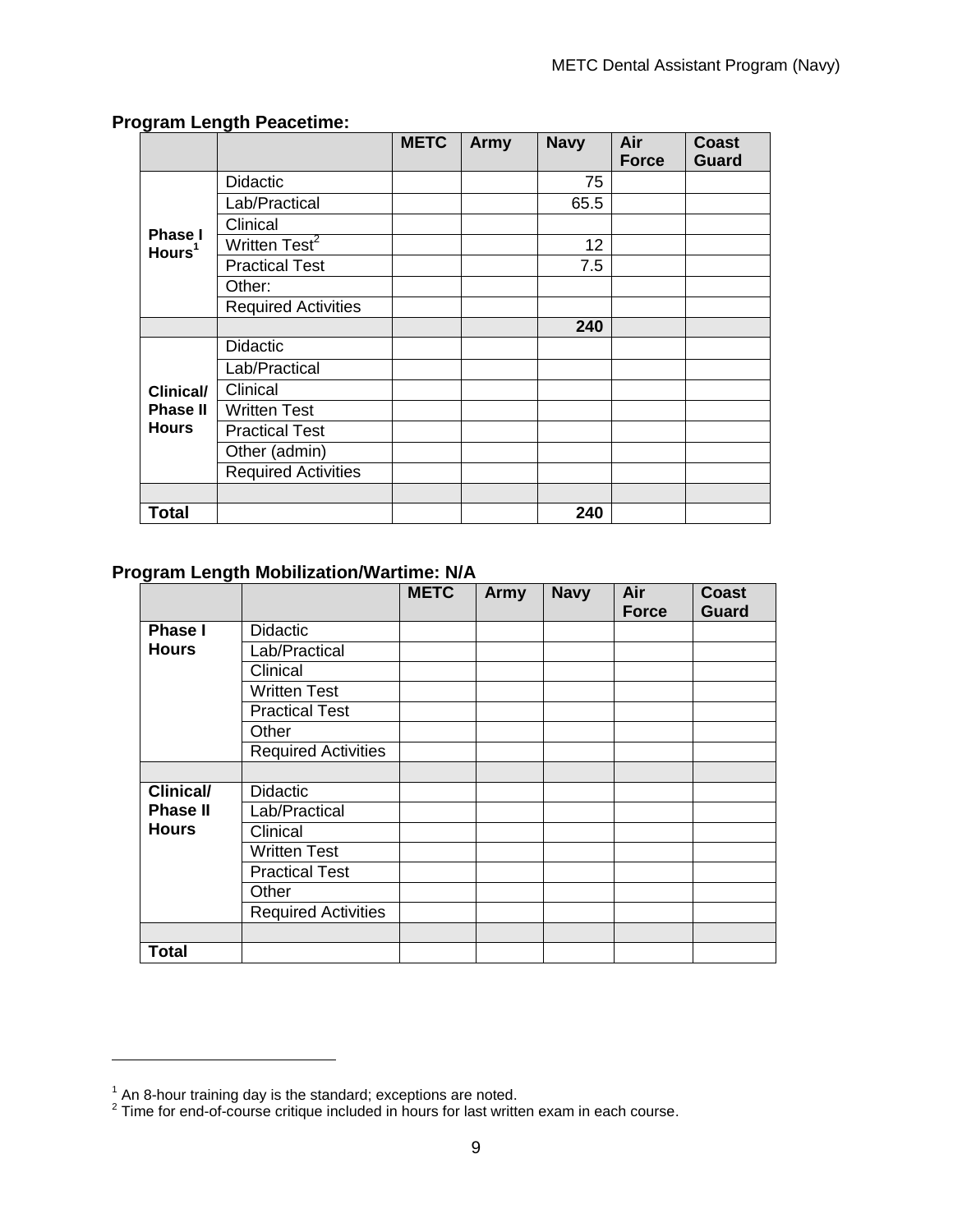# **Section 2: Phase I Course Descriptions and Objectives**

### <span id="page-9-0"></span>**NAVDEN 101 Basic Dental Sciences**

### **Course Description:**

The course provides an introduction to head anatomy with an emphasis on tooth morphology and the periodontium. Common dental terms are presented. Lectures, with anatomical models, discussions, and computer-based instruction are augmented with readings from selected texts and written exercises. This is a foundation course designed to prepare students for higher-level dental courses.

Prerequisite(s): Admission to Dental Assistant Program and completion of 300-0010, HM Basic Corps School Program.

### **Course Goals:**

Students will use common dental terms in relation to head anatomy, and tooth morphology.

| Unit #         | <b>Unit Title</b>                                                  | <b>Did</b>     | Lab/<br><b>Prac</b> | <b>Clin</b> | <b>WTest</b> | <b>PTest</b> | Other | Req'd<br>Act. | <b>Total</b> |
|----------------|--------------------------------------------------------------------|----------------|---------------------|-------------|--------------|--------------|-------|---------------|--------------|
|                | Introduction to Dental Assisting                                   | $\overline{2}$ |                     |             |              |              |       |               | 2            |
| $\overline{2}$ | <b>Identification of Structures of</b><br>the Head and Oral Cavity | 4              |                     |             |              |              |       |               |              |
| 3              | <b>Tooth Identification</b>                                        | 10             |                     |             |              |              |       |               | 10           |
| 4              | <b>Oral Conditions</b>                                             | $.5\,$         |                     |             |              |              |       |               | 0.5          |
| 5              | <b>General Medical Emergencies</b><br>in the Dental Setting        | 2              |                     |             |              |              |       |               | 2            |
|                | <b>Course Written Test</b>                                         |                |                     |             | 2            |              |       |               | 2            |
| <b>Total</b>   |                                                                    | 18.5           | 0                   | 0           | 2            | ŋ            | 0     | 0             | 20.5         |

### <span id="page-9-1"></span>**Distribution of Contact Hours:**

<span id="page-9-2"></span>

| Learning<br>Objective #      | <b>Lesson Name</b>                         | <b>Lesson Objective</b>                                                                                           |                | <b>Level of Learning</b> |                  |  |  |  |  |
|------------------------------|--------------------------------------------|-------------------------------------------------------------------------------------------------------------------|----------------|--------------------------|------------------|--|--|--|--|
|                              |                                            |                                                                                                                   | Cognitive      | Psycho-<br>motor         | <b>Affective</b> |  |  |  |  |
|                              | Unit 1: Introduction to Dental Assisting   |                                                                                                                   |                |                          |                  |  |  |  |  |
| <b>NAVDEN</b><br>101.1.1     | Introduction to<br><b>Dental Assisting</b> | Identify METC policies.                                                                                           | C1             |                          |                  |  |  |  |  |
|                              |                                            | Unit 2: Identification of Structures of the Head and Oral Cavity                                                  |                |                          |                  |  |  |  |  |
| <b>NAVDEN</b><br>101.2.1     | Anatomy of the<br>Head and Oral<br>Cavity  | Identify structures and functions of<br>head anatomy, the oral cavity, and<br>supporting structures of the teeth. | C <sub>1</sub> |                          |                  |  |  |  |  |
| Unit 3: Tooth Identification |                                            |                                                                                                                   |                |                          |                  |  |  |  |  |
| <b>NAVDEN</b><br>101.2.1     | <b>Tooth Identification</b>                | Identify each tooth by anatomical<br>characteristics, function, and number.                                       | C <sub>1</sub> |                          |                  |  |  |  |  |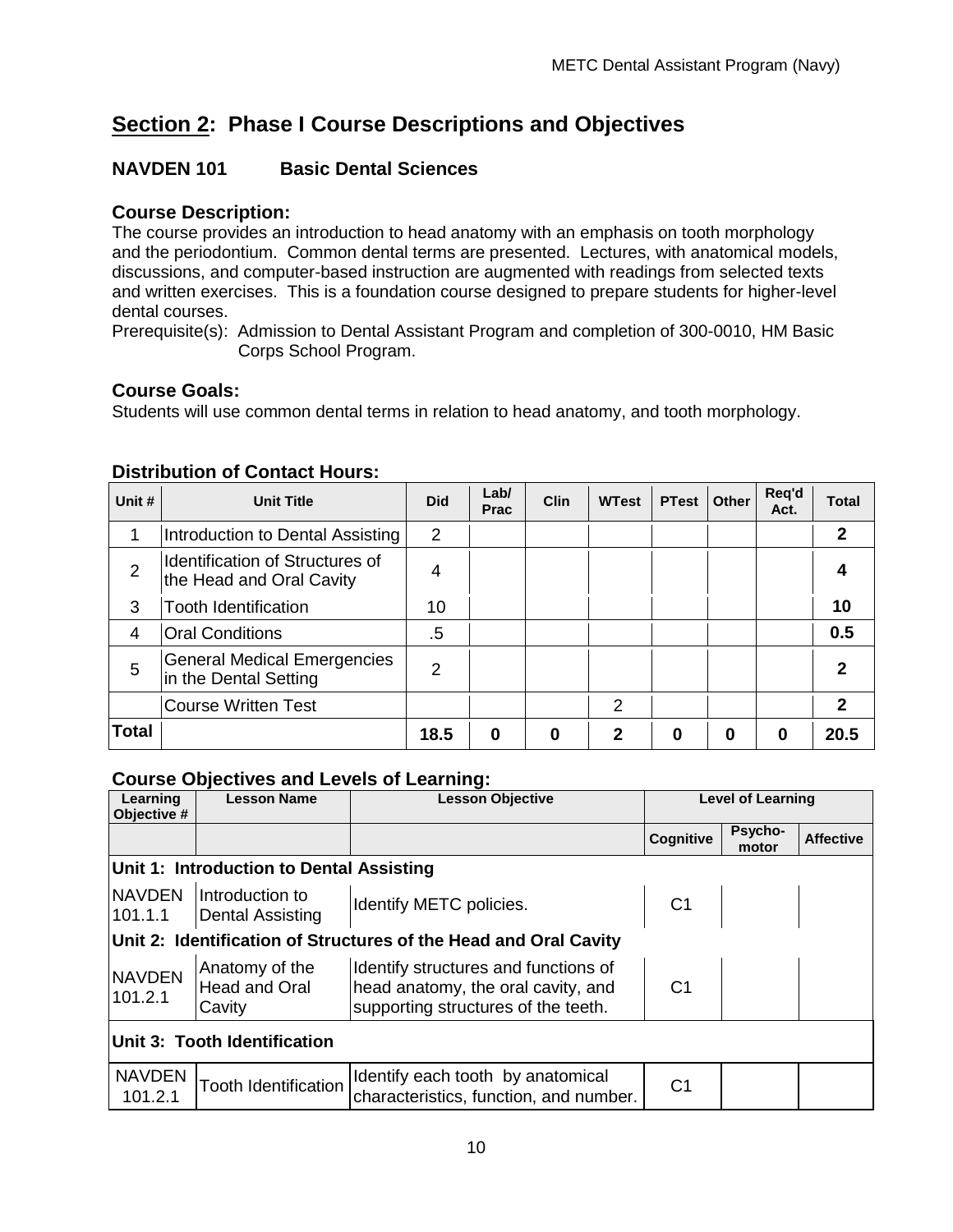| Learning<br>Objective #  | <b>Lesson Name</b>             | <b>Lesson Objective</b>                                        |                  | <b>Level of Learning</b> |                  |  |  |  |  |
|--------------------------|--------------------------------|----------------------------------------------------------------|------------------|--------------------------|------------------|--|--|--|--|
|                          |                                |                                                                | <b>Cognitive</b> | Psycho-<br>motor         | <b>Affective</b> |  |  |  |  |
|                          | <b>Unit 4: Oral Conditions</b> |                                                                |                  |                          |                  |  |  |  |  |
| <b>NAVDEN</b><br>101.4.1 | Dental<br>Emergencies          | Describe dental emergencies.                                   | C <sub>1</sub>   |                          |                  |  |  |  |  |
|                          |                                | Unit 5: General Medical Emergencies in the Dental Setting      |                  |                          |                  |  |  |  |  |
| <b>NAVDEN</b><br>101.5.1 | Medical                        | Identify a medical emergency.                                  | C1               |                          |                  |  |  |  |  |
| <b>NAVDEN</b><br>101.5.2 | Emergencies                    | State the procedures for responding<br>to a medical emergency. | C1               |                          |                  |  |  |  |  |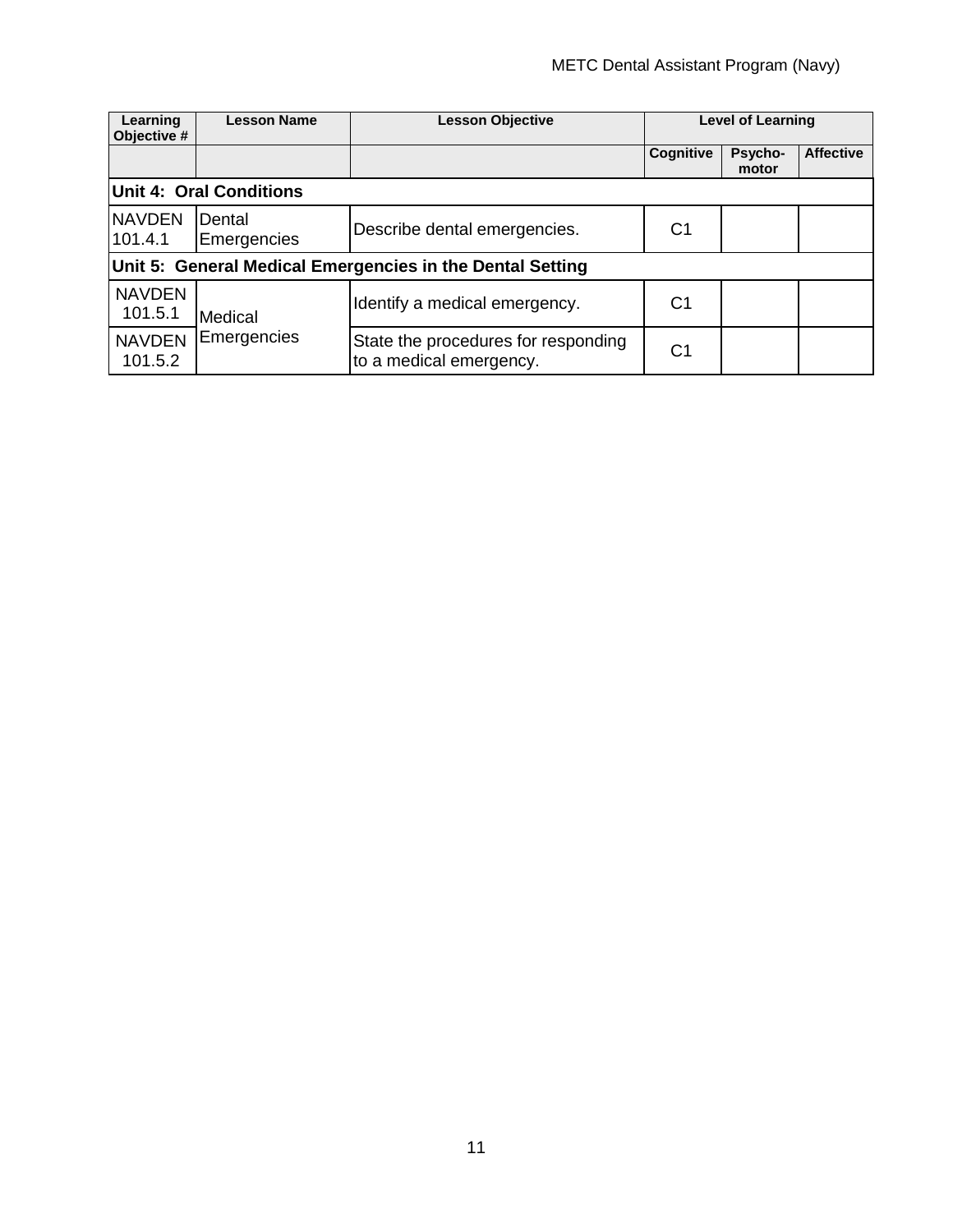#### <span id="page-11-0"></span>**NAVDEN 103 Dental Equipment/Infection Control and Management of Hazardous Materials**

#### **Course Description:**

The course provides an introduction to the concepts of aseptic technique, preparation of dental treatment rooms, and processing and sterilization of dental instruments and equipment, using universal precautions. Principles of operating and maintaining dental treatment room equipment are practiced. Protocols for management of dental waste products and hazardous materials are introduced. Practical application of infection control concepts on instruments and equipment in a dental treatment room is provided and assessed using a performance checklist (PCL). Pre-op and post-op procedures and management of infectious waste products are practiced. Lectures, discussions, and computer-based instruction are augmented with readings from selected texts and written exercises.

Prerequisite(s): NAVDEN 101: Basic Dental Sciences

#### **Course Goals:**

Students will understand the principles of operating and maintaining dental treatment room equipment. Students will understand the concepts of aseptic technique and universal precautions as they apply to dental procedures, preparation of dental treatment rooms, and sterilization of dental instruments and equipment. Students will understand the principles of managing infectious waste products and hazardous materials. Students will operate and maintain dental treatment room equipment. Students will prepare dental treatment rooms using universal precaution techniques and perform aseptic techniques during dental procedures. Students will process and sterilize dental instruments/equipment in a central sterile environment.

| Unit #       | <b>Unit Title</b>                                                      | <b>Did</b> | Lab/<br><b>Prac</b> | <b>Clin</b> | <b>WTest</b> | <b>PTest</b> | <b>Other</b> | Req'd<br>Act. | <b>Total</b> |
|--------------|------------------------------------------------------------------------|------------|---------------------|-------------|--------------|--------------|--------------|---------------|--------------|
|              | Dental Equipment                                                       | 1.5        | $.5\,$              |             |              |              |              |               | 2            |
| $\mathbf{2}$ | <b>Infection Control</b>                                               | 2.5        | $.5\,$              |             |              |              |              |               |              |
| 3            | <b>Central Sterilization Room</b><br>(CSR) Equipment and<br>Procedures | 4          | 3                   |             |              |              |              |               |              |
|              | Test                                                                   |            |                     |             | 2            |              |              |               |              |
| <b>Total</b> |                                                                        | 8          | 4                   |             | 2            |              |              |               | 15           |

#### <span id="page-11-1"></span>**Distribution of Contact Hours:**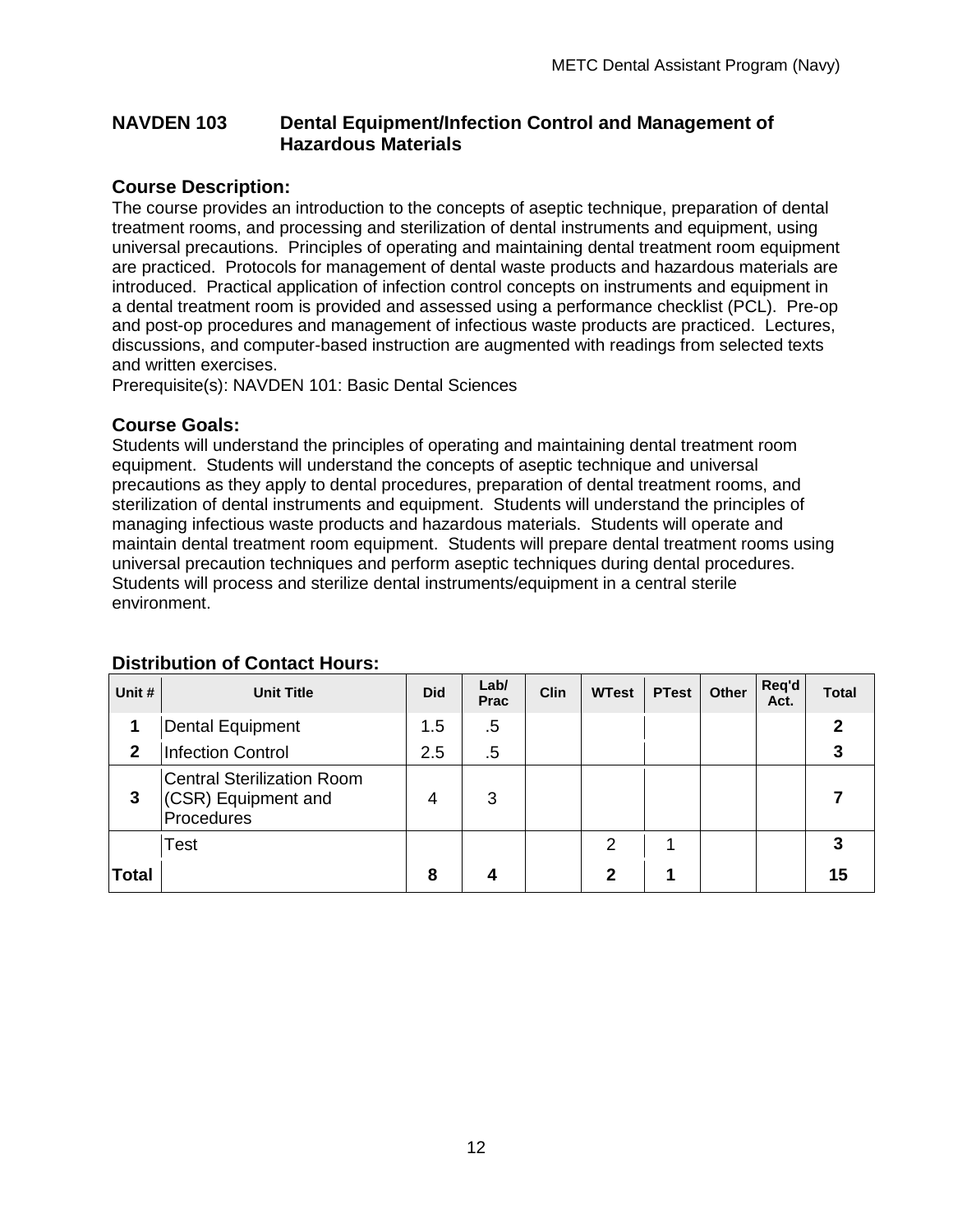<span id="page-12-0"></span>

| Learning<br>Objective #  | <b>Lesson Name</b>                                | <b>Lesson Objective</b>                                                                                                                        |                  | <b>Level of Learning</b> |                  |
|--------------------------|---------------------------------------------------|------------------------------------------------------------------------------------------------------------------------------------------------|------------------|--------------------------|------------------|
|                          |                                                   |                                                                                                                                                | <b>Cognitive</b> | Psycho-<br>motor         | <b>Affective</b> |
|                          | <b>Unit 1: Dental Equipment</b>                   |                                                                                                                                                |                  |                          |                  |
| <b>NAVDEN</b><br>103.1.1 | <b>General Dental</b><br><b>Standards</b>         | Identify the equipment within the<br>dental treatment room.                                                                                    | C <sub>1</sub>   |                          |                  |
| <b>NAVDEN</b><br>103.1.2 | <b>General Dental</b><br><b>Standards</b>         | Apply general dental standards<br>when operating, maintaining, and<br>securing dental treatment room<br>(DTR) equipment.                       |                  | P <sub>1</sub>           |                  |
|                          | <b>Unit 2: Infection Control</b>                  |                                                                                                                                                |                  |                          |                  |
| <b>NAVDEN</b><br>103.2.1 | <b>General Principles</b><br>of Infection Control | State general principles of infection<br>control in the Dental Treatment<br>Room (DTR) in accordance with<br>Dental Infection Control Program. | C <sub>1</sub>   |                          |                  |
| <b>NAVDEN</b><br>103.2.2 |                                                   | Disinfect the DTR.                                                                                                                             |                  | P <sub>1</sub>           |                  |
|                          |                                                   | Unit 3: Central Sterilization Room (CSR) Equipment and Procedures                                                                              |                  |                          |                  |
| <b>NAVDEN</b><br>103.3.1 | <b>Central Sterilization</b><br>Room (CSR)        | State the order of processing<br>dental instruments and equipment<br>performed in the Central<br>Sterilization Room (CSR).                     | C <sub>1</sub>   |                          |                  |
| <b>NAVDEN</b><br>103.3.2 |                                                   | Sterilize dental<br>instruments/equipment in a central<br>sterile environment.                                                                 |                  | P <sub>1</sub>           |                  |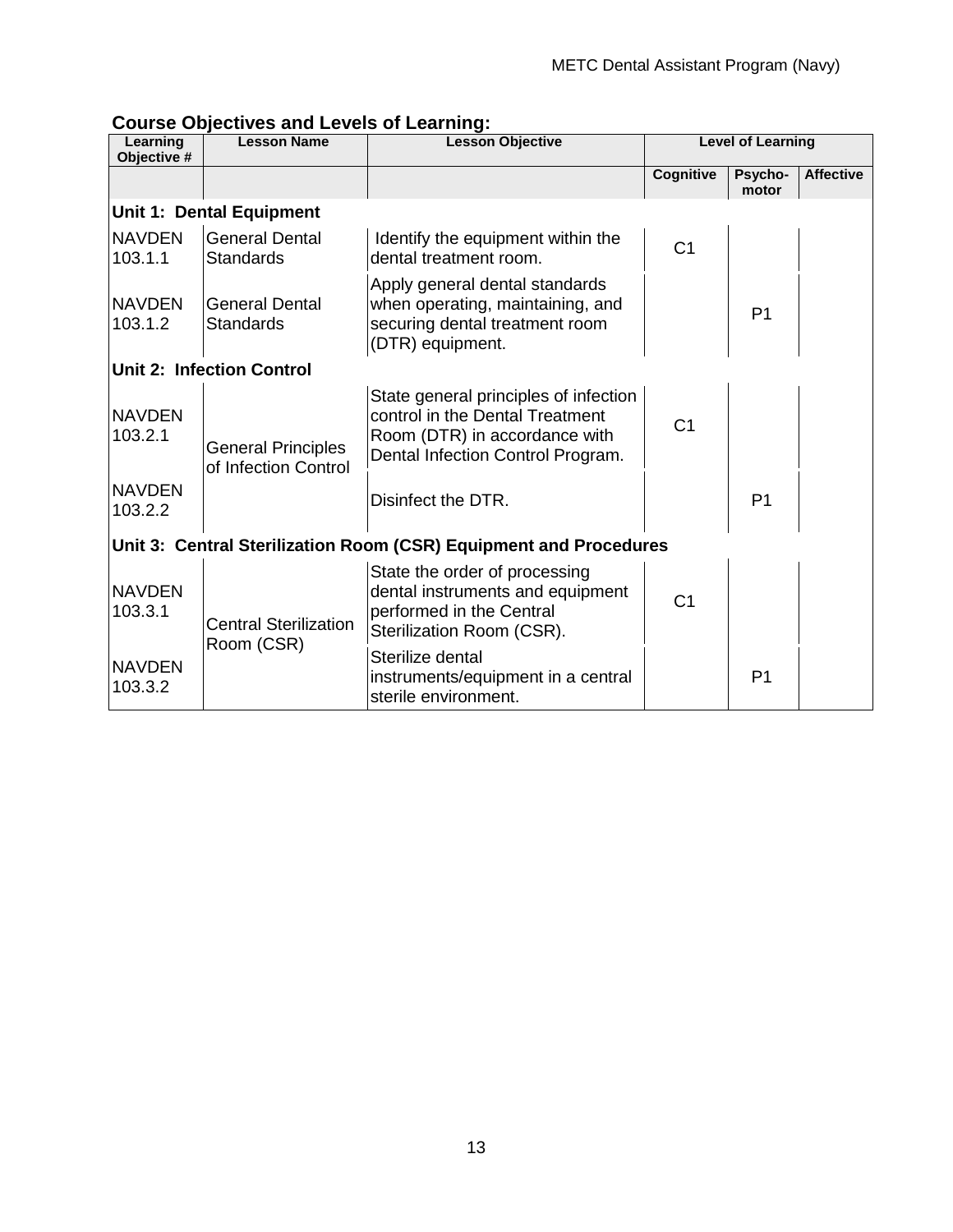### <span id="page-13-0"></span>**NAVDEN 105 Dental Instruments and Materials**

### **Course Description:**

The course provides an introduction to dental instruments and materials. Basic information is provided about identifying dental instruments and mixing dental materials. Practical application using dental instruments and mixing materials is provided. Lectures, discussions, and computer-based instruction are augmented with readings from selected texts, written and practical exercises.

Prerequisite(s): NAVDEN 103, Dental Equipment/Infection Control and Management of Hazardous Material

#### **Course Goal(s):**

Students will understand the functions of dental instruments. Students will adhere to the principles of preparing dental materials. Students will prepare and mix dental materials in a patient care setting.

#### <span id="page-13-1"></span>**Distribution of Contact Hours:**

| Unit #       | <b>Unit Title</b>                   | <b>Did</b> | Lab/<br><b>Prac</b> | Clin | <b>WTest</b> | <b>PTest</b> | Other | Reg'd<br>Act. | <b>Total</b> |
|--------------|-------------------------------------|------------|---------------------|------|--------------|--------------|-------|---------------|--------------|
| 1            | Dental Instruments and<br>Materials |            | 4.5                 |      |              |              |       |               | 12.5         |
|              | <b>Test</b>                         |            |                     |      | 2            | 1.5          |       |               | 3.5          |
| <b>Total</b> |                                     |            | 4.5                 |      | 2            | 1.5          |       |               | 16           |

<span id="page-13-2"></span>

| Learning<br>Objective #                  | <b>Lesson Name</b>        | <b>Lesson Objective</b>                                 | <b>Level of Learning</b> |                  |                  |  |  |  |  |  |  |
|------------------------------------------|---------------------------|---------------------------------------------------------|--------------------------|------------------|------------------|--|--|--|--|--|--|
|                                          |                           |                                                         | Cognitive                | Psycho-<br>motor | <b>Affective</b> |  |  |  |  |  |  |
| Unit 1: Dental Instruments and Materials |                           |                                                         |                          |                  |                  |  |  |  |  |  |  |
| <b>NAVDEN</b><br>105.1.1                 | <b>Dental Instruments</b> | Recall dental instruments.                              | C1                       | P <sub>1</sub>   |                  |  |  |  |  |  |  |
| <b>NAVDEN</b><br>105.1.2                 |                           | State the functions of dental<br>instruments.           | C <sub>1</sub>           |                  |                  |  |  |  |  |  |  |
| <b>NAVDEN</b><br>105.1.3                 | <b>Dental Materials</b>   | Recall basic properties related to<br>dental materials. | C1                       |                  |                  |  |  |  |  |  |  |
| <b>NAVDEN</b><br>105.1.4                 |                           | Mix dental materials.                                   |                          | P1               |                  |  |  |  |  |  |  |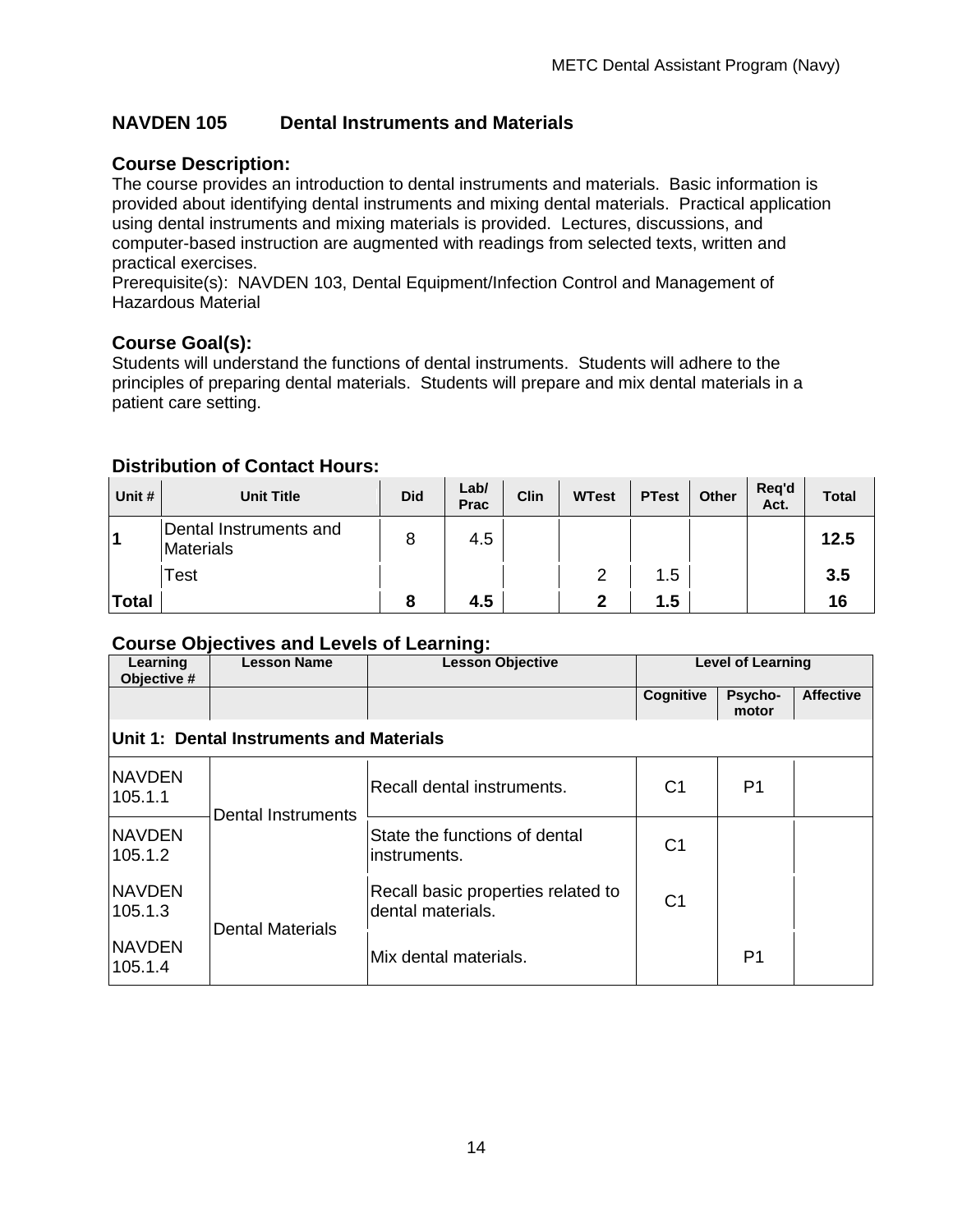### <span id="page-14-0"></span>**NAVDEN 107 Dental Administration and Professional/Patient Relations**

### **Course Description:**

The course provides an introduction to dental administration and professional/patient relations concepts. Dental records, charting, and common terms are presented. Manual and computerbased exercises in documenting, filing, and reviewing dental records are provided. Scenariobased patient encounters provide practice in dental charting and customer service skills. Lectures, discussions, and computer-based instruction are augmented with readings from selected texts and written and practical exercises.

Prerequisite(s): NAVDEN 105, Dental Instruments and Materials

#### **Course Goal(s):**

Students will prepare and complete dental forms and records. Students will store and retrieve dental records. Students will apply standards of conduct and customer service in a simulated patient setting.

### <span id="page-14-1"></span>**Distribution of Contact Hours:**

| Unit #       | <b>Unit Title</b> | <b>Did</b> | Lab/<br>Prac | Clin | <b>WTest</b> | <b>PTest</b> | Other | Reg'd<br>Act. | <b>Total</b> |
|--------------|-------------------|------------|--------------|------|--------------|--------------|-------|---------------|--------------|
| -4           | Dental Records    | n,         | ັ            |      |              |              |       |               | 29           |
| <b>Total</b> |                   | າ.         | w            |      |              |              |       |               | 29           |

<span id="page-14-2"></span>

| Learning<br>Objective #       | <b>Lesson Name</b>     | <b>Lesson Objective</b>                                                                         |                | <b>Level of Learning</b> |                  |
|-------------------------------|------------------------|-------------------------------------------------------------------------------------------------|----------------|--------------------------|------------------|
|                               |                        |                                                                                                 | Cognitive      | Psycho-<br>motor         | <b>Affective</b> |
| <b>Unit 1: Dental Records</b> |                        |                                                                                                 |                |                          |                  |
| <b>NAVDEN</b><br>107.1.1      |                        | Identify the forms and record<br>jacket used to assemble a<br>complete dental record.           | C2             |                          |                  |
| <b>NAVDEN</b><br>107.1.2      | <b>Dental Records</b>  | Perform dental administrative<br>duties as they relate to customer<br>service.                  |                | P <sub>2</sub>           | A2               |
| <b>NAVDEN</b><br>107.1.3      |                        | File and retrieve dental treatment<br>records.                                                  |                | P <sub>2</sub>           | A2               |
| <b>NAVDEN</b><br>107.1.4      | <b>Dental Charting</b> | Identify the dental charting<br>symbols and abbreviations used<br>in the dental treatment plan. | C <sub>2</sub> |                          |                  |
| <b>NAVDEN</b><br>107.1.5      | and Recording          | Chart dental treatments with<br>regard to patient assessment and<br>information.                |                | P <sub>2</sub>           | A2               |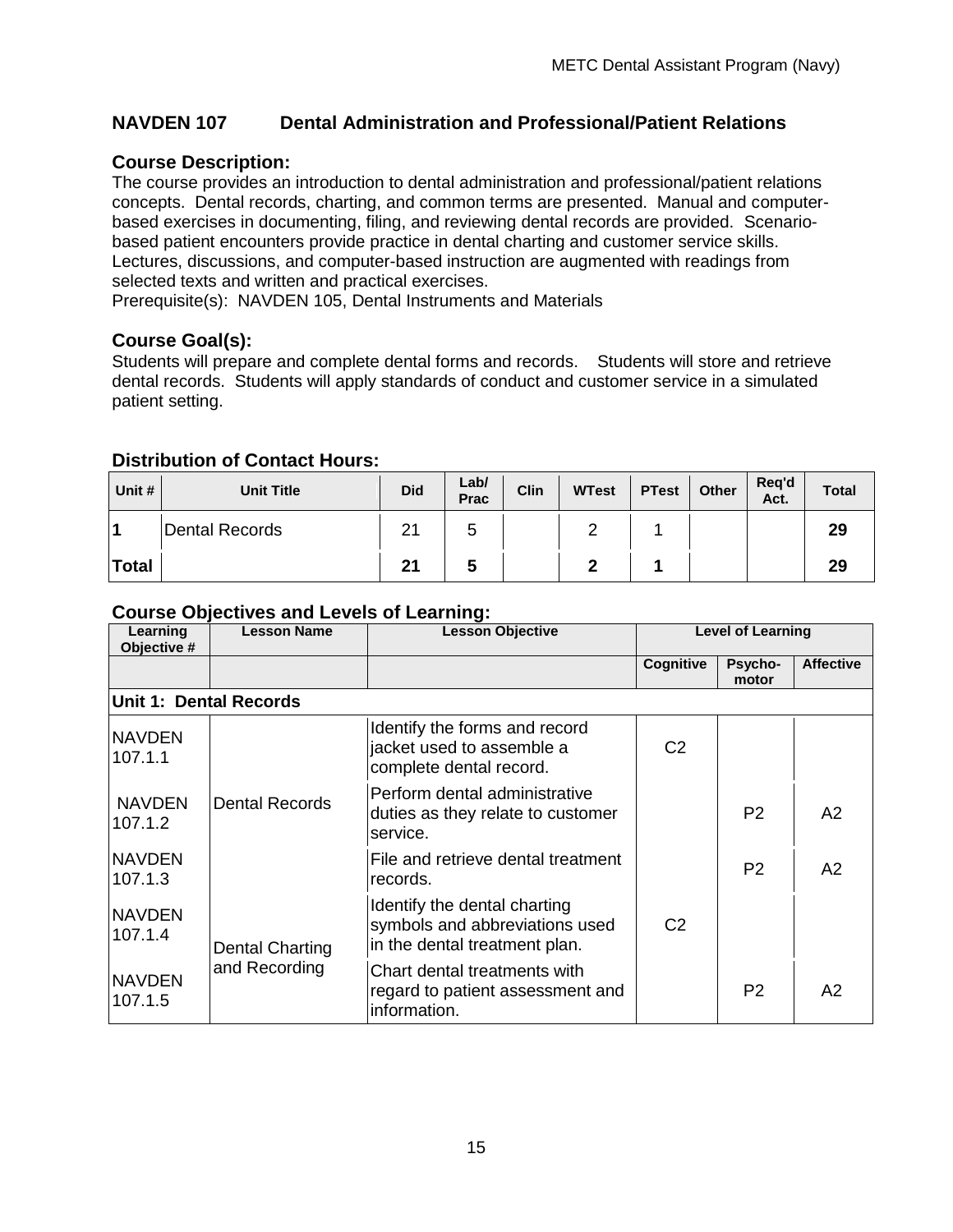### <span id="page-15-0"></span>**NAVDEN 201 Dental Radiology**

### **Course Description:**

The course provides an introduction to the concepts of dental radiology to include dental radiation terms, radiation safety, radiology equipment, panoramic x-ray machine, Periapical (AP) radiographs, interproximal bitewings (BWX), digital imaging, radiographic infection control procedures, and errors in dental radiographs. Lectures, discussions, and computer-based instruction are augmented with readings from selected texts and written and practical exercises. Prerequisite(s): NAVDEN 107: Dental Administration and Professions/Patient Relations

### **Course Goal(s):**

Students will demonstrate knowledge in the taking of digital radiographs. Students will demonstrate competence in the performance of taking diagnostically acceptable digital radiographs.

| Unit #       | <b>Unit Title</b>                 | <b>Did</b> | Lab/<br><b>Prac</b> | <b>Clin</b> | <b>WTest</b> | <b>PTest</b>   | <b>Other</b> | Req'd<br>Act. | <b>Total</b> |
|--------------|-----------------------------------|------------|---------------------|-------------|--------------|----------------|--------------|---------------|--------------|
| 1            | <b>Dental Radiology Terms</b>     | 2.5        |                     |             |              |                |              |               | 2.5          |
| $\mathbf{2}$ | <b>Infection Control</b>          | 1          |                     |             |              |                |              |               |              |
| 3            | Digital Radiography               | 1.5        |                     |             |              |                |              |               | 1.5          |
| 4            | <b>Exposure Techniques</b>        | 1.5        |                     |             |              |                |              |               | 1.5          |
| 5            | <b>Radiographic Errors</b>        | 1.5        |                     |             |              |                |              |               | 1.5          |
| 6            | Digital Radiography<br>Laboratory |            | 24                  |             |              |                |              |               | 24           |
|              | Test                              |            |                     |             | 2            | $\overline{2}$ |              |               | 4            |
| Total        |                                   | 8          | 24                  |             | $\mathbf{2}$ | $\mathbf{2}$   |              |               | 36           |

#### <span id="page-15-1"></span>**Distribution of Contact Hours:**

<span id="page-15-2"></span>

| Learning<br>Objective #   | <b>Lesson Name</b>             | <b>Lesson Objective</b>                                                    |                | <b>Level of Learning</b> |                  |
|---------------------------|--------------------------------|----------------------------------------------------------------------------|----------------|--------------------------|------------------|
|                           |                                |                                                                            | Cognitive      | <b>Psycho-</b><br>motor  | <b>Affective</b> |
|                           | Unit 1: Dental Radiology Terms |                                                                            |                |                          |                  |
| <b>NAVDEN</b><br>201.1.1  | Dental Radiology<br>Terms      | Define dental radiology terms.                                             | C <sub>1</sub> |                          |                  |
| <b>NAVDEN</b><br>201.1.2  | <b>Radiation Safety</b>        | Describe dental radiation safety<br>practices for patient and assistant.   | C <sub>1</sub> |                          |                  |
| <b>NAVDEN</b><br>201.1.3  | Radiology<br>Equipment         | Identify radiology equipment.                                              | C1             |                          |                  |
| <b>NAVDEN</b><br> 201.1.4 | Panoramic X-ray<br>Machine     | Identify the components and<br>functions of the Panoramic X-ray<br>Machine | C <sub>1</sub> |                          |                  |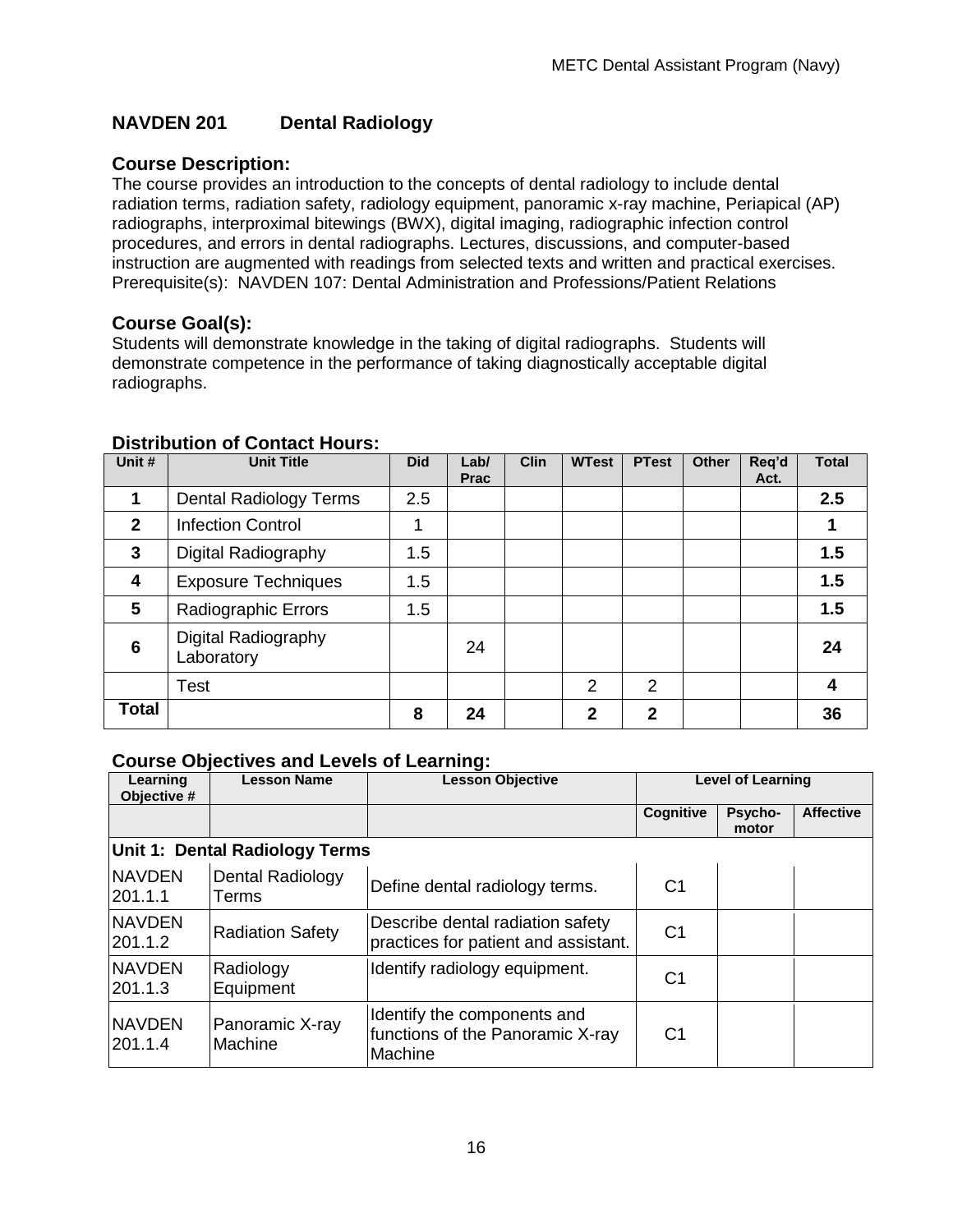| Learning<br>Objective #          | <b>Lesson Name</b>                            | <b>Lesson Objective</b>                                                   |                  | <b>Level of Learning</b> |                  |
|----------------------------------|-----------------------------------------------|---------------------------------------------------------------------------|------------------|--------------------------|------------------|
|                                  |                                               |                                                                           | <b>Cognitive</b> | Psycho-<br>motor         | <b>Affective</b> |
| <b>Unit 2: Infection Control</b> |                                               |                                                                           |                  |                          |                  |
| <b>NAVDEN</b><br>201.2.1         | Radiographic<br><b>Infection Control</b>      | State the radiographic infection<br>control procedures.                   | C <sub>1</sub>   |                          |                  |
| <b>NAVDEN</b><br>201.2.2         | Procedures                                    | Perform the radiographic infection<br>control procedures.                 |                  | P <sub>1</sub>           | A2               |
|                                  | <b>UNIT 3: Digital Radiography</b>            |                                                                           |                  |                          |                  |
| <b>NAVDEN</b><br>201.3.1         | Digital Imaging                               | Identify the types of digital<br>imaging.                                 | C <sub>1</sub>   |                          |                  |
| <b>NAVDEN</b><br>201.3.2         |                                               | State the advantages and<br>disadvantages of digital imaging.             | C <sub>1</sub>   |                          |                  |
|                                  | <b>Unit 4: Exposure Techniques</b>            |                                                                           |                  |                          |                  |
| <b>NAVDEN</b><br>201.4.1         | Periapical<br>Radiographs                     | Describe techniques used for<br>periapical radiographs.                   | C <sub>1</sub>   |                          |                  |
| <b>NAVDEN</b><br>201.4.2         | Interproximal<br>Bitewings (BWX)              | Describe techniques used for<br>Interproximal Bitewings (BWX)             | C <sub>1</sub>   |                          |                  |
|                                  | <b>UNIT 5: Radiographic Errors</b>            |                                                                           |                  |                          |                  |
| <b>NAVDEN</b><br>201.5.1         | <b>Errors in Dental</b>                       | Describe the errors in digital<br>radiographic techniques.                | C <sub>1</sub>   |                          |                  |
| <b>NAVDEN</b><br>201.5.2         | Radiographs                                   | Describe the errors in digital<br>radiographic equipment<br>malfunctions. | C <sub>1</sub>   |                          |                  |
|                                  | <b>UNIT 6: Digital Radiography Laboratory</b> |                                                                           |                  |                          |                  |
| <b>NAVDEN</b><br>201.6.1         |                                               | Demonstrate bi-secting angle<br>technique.                                |                  | P <sub>1</sub>           | A2               |
| <b>NAVDEN</b><br>201.6.1         |                                               | Demonstrate paralleling<br>technique.                                     |                  | P <sub>1</sub>           | A2               |
| <b>NAVDEN</b><br>201.6.2         | Digital                                       | Expose intra-oral radiographs on<br>Dexter Heads.                         |                  | P <sub>1</sub>           | A2               |
| <b>NAVDEN</b><br>201.6.3         | Radiography Lab                               | Expose extra-oral radiographs on<br>Dexter Heads.                         |                  | P <sub>1</sub>           | A2               |
| <b>NAVDEN</b><br>201.6.4         |                                               | Perform infection control<br>procedures in the radiology lab.             |                  | P <sub>1</sub>           | A2               |
| <b>NAVDEN</b><br>201.6.5         |                                               | Inspect digital radiographs for<br>errors.                                |                  | P <sub>1</sub>           | A2               |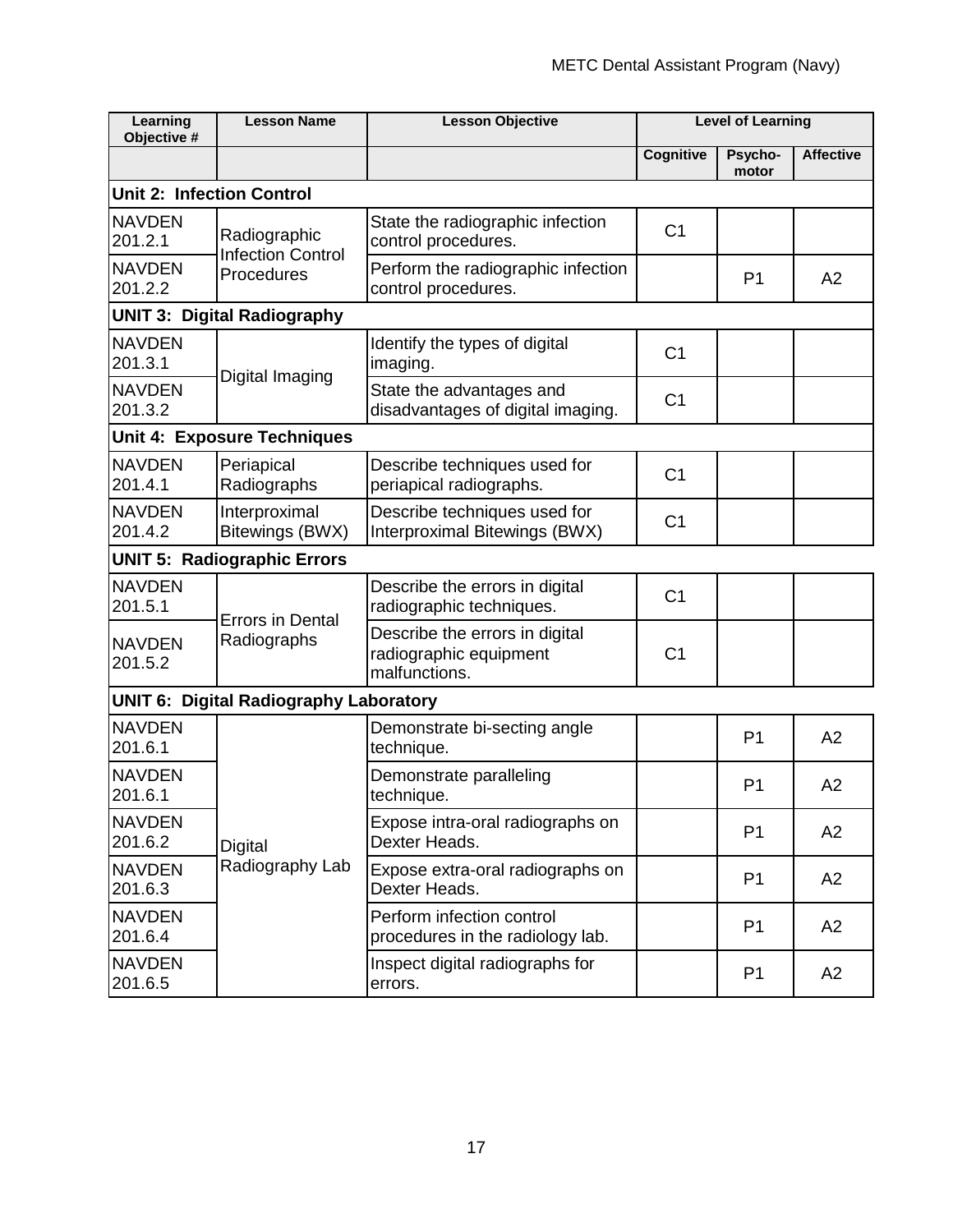### <span id="page-17-0"></span>**NAVDEN 203 General and Specialties Assisting and Preventive Dentistry**

### **Course Description:**

This course provides a survey of periodontal, prosthodontic, and endodontic specialties. It also provides in depth instruction and hands-on training in four-handed dentistry to include safely passing and retrieving instruments, mixing materials, placing oral evacuation equipment, and assisting with operative and oral surgery. Students are evaluated with a Performance Check-List (PCL) on four-handed dentistry. There is an introduction to concepts of preventive dentistry, including oral hygiene instruction, effects of tobacco use, applying sealants and fluoride, and setting up preventive dentistry trays. Practical application of preventive dentistry concepts is provided. Lectures, discussions, and computer-based instruction are augmented with readings from selected texts and written exercises. Prerequisite(s): NAVDEN 201: Dental Radiology

### **Course Goal(s):**

Students will pass and retrieve instruments safely. Students will prepare and mix dental materials. Students will perform dental assistant duties for operative, periodontal, prosthodontic, endodontic, and oral surgery procedures. Students will perform aseptic techniques during dental procedures. Students will provide oral health instruction in a patient care setting. Students will demonstrate professional courtesies and customer service skills in a general assisting lab setting.

| Unit #         | <b>Unit Title</b>                                       | <b>Did</b>     | Lab/<br><b>Prac</b> | <b>Clin</b> |              | WTest PTest Other | Req'd<br>Act. | <b>Total</b> |
|----------------|---------------------------------------------------------|----------------|---------------------|-------------|--------------|-------------------|---------------|--------------|
| 1              | <b>Preventive Dentistry</b>                             | 2              |                     |             | 2            |                   |               | 5            |
| $\overline{2}$ | Dental Specialties and<br><b>Services</b>               | 4.5            |                     |             |              |                   |               | 4.5          |
| $\overline{3}$ | Dental Examinations and<br><b>Anesthetic Procedures</b> | 2              |                     |             |              |                   |               | 2            |
| 4              | <b>Four-handed Dentistry</b>                            | 2.5            |                     |             |              |                   |               | $\mathbf{2}$ |
| 5              | The Rubber Dam                                          | 1              | 0.5                 |             |              |                   |               | 1            |
| 6              | <b>Cavity Preparation</b>                               | 1              |                     |             |              |                   |               | 1            |
| $\overline{7}$ | <b>Sealants</b>                                         | 0.5            | 0.5                 |             |              |                   |               | 1            |
| 8              | Restorations                                            | $\overline{2}$ | 21                  |             |              |                   |               | 23           |
|                | <b>Test</b>                                             |                |                     |             |              | $\overline{2}$    |               | $\mathbf{2}$ |
| <b>Total</b>   |                                                         | 15.5           | 23                  |             | $\mathbf{2}$ | $\overline{2}$    |               | 42.5         |

### <span id="page-17-1"></span>**Distribution of Contact Hours:**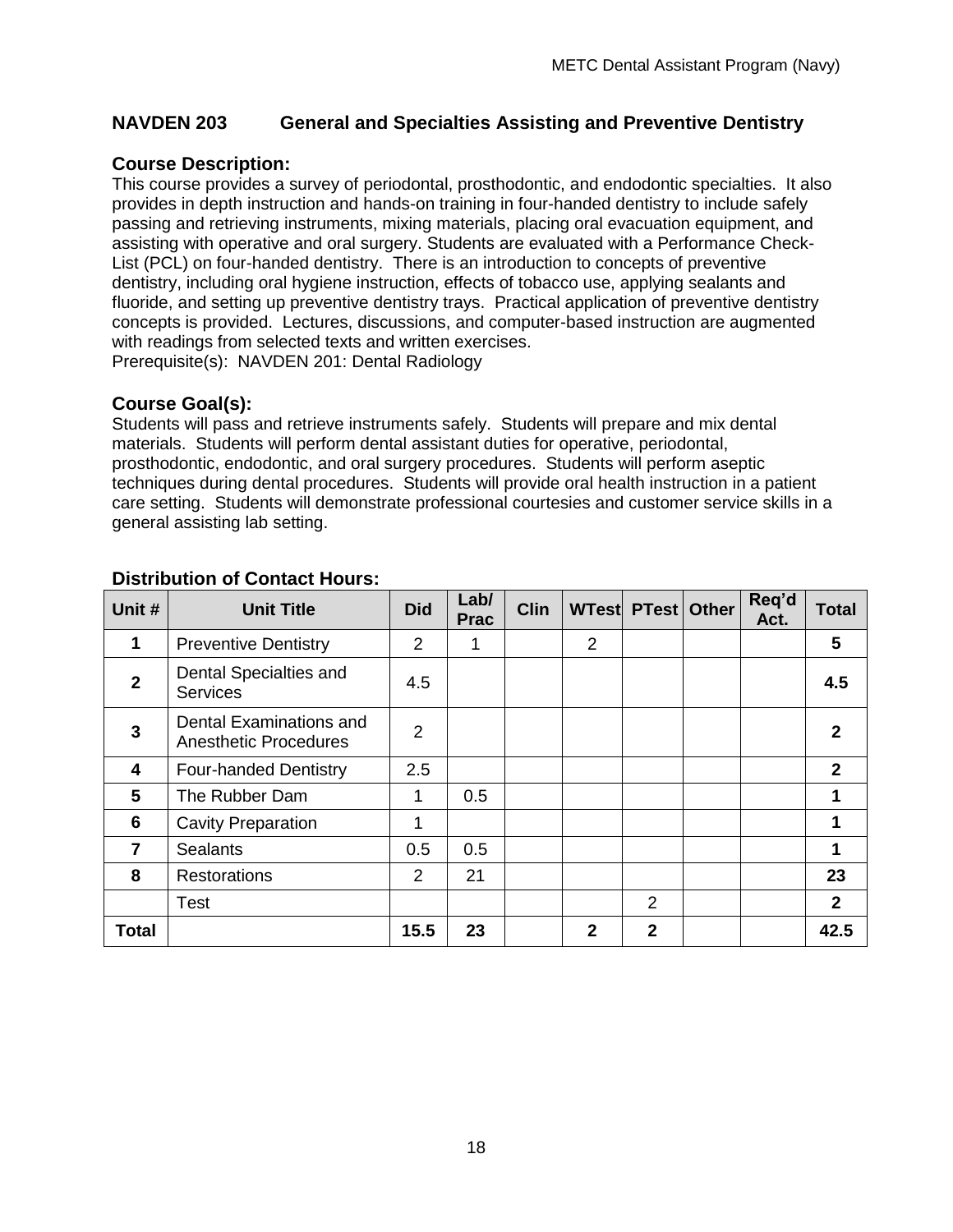<span id="page-18-0"></span>

| Learning<br>Objective #  | <b>Lesson Name</b>                                                | <b>Lesson Objective</b>                                                                                   |                  | <b>Level of Learning</b> |                  |
|--------------------------|-------------------------------------------------------------------|-----------------------------------------------------------------------------------------------------------|------------------|--------------------------|------------------|
|                          |                                                                   |                                                                                                           | <b>Cognitive</b> | Psycho-<br>motor         | <b>Affective</b> |
|                          | <b>Unit 1: Preventive Dentistry</b>                               |                                                                                                           |                  |                          |                  |
| <b>NAVDEN</b><br>203.1.1 | <b>Navy Preventive</b><br>Dentistry Program                       | State the purpose of the Navy<br>Preventive Dentistry Program.                                            | C <sub>1</sub>   |                          |                  |
| <b>NAVDEN</b><br>203.1.2 |                                                                   | Discuss the different oral hygiene<br>aids.                                                               | C <sub>2</sub>   |                          |                  |
| <b>NAVDEN</b><br>203.1.3 | Oral Hygiene Aids                                                 | Instruct patients on how to use oral<br>hygiene aids.                                                     |                  | P <sub>2</sub>           | A2               |
|                          | <b>Unit 2: Dental Specialties and Services</b>                    |                                                                                                           |                  |                          |                  |
| <b>NAVDEN</b><br>203.2.1 | <b>Dental Specialties</b><br>and Services                         | Discuss basic facts, functions, and<br>general principles relating to Dental<br>Specialties and Services. | C <sub>2</sub>   |                          |                  |
|                          |                                                                   | <b>Unit 3: Dental Examinations and Anesthetic Procedures</b>                                              |                  |                          |                  |
| <b>NAVDEN</b><br>203.3.1 | <b>Performing Dental</b><br>Examinations                          | Describe dental examination<br>setups.                                                                    | C <sub>1</sub>   |                          |                  |
| <b>NAVDEN</b><br>203.3.2 | Handling the<br><b>Aspirating Syringe</b>                         | Describe the safe utilization of an<br>aspirating syringe.                                                | C <sub>1</sub>   |                          |                  |
|                          | Unit 4: Four-handed Dentistry                                     |                                                                                                           |                  |                          |                  |
| <b>NAVDEN</b><br>203.4.1 |                                                                   | Describe the operating zones in<br>four-handed dentistry.                                                 | C <sub>1</sub>   |                          |                  |
| <b>NAVDEN</b><br>203.4.2 | Assisting<br>Fundamentals                                         | Describe the passing of dental<br>instruments.                                                            | C <sub>1</sub>   |                          |                  |
| <b>NAVDEN</b><br>203.4.3 |                                                                   | Describe the retrieving of dental<br>instruments.                                                         | C <sub>1</sub>   |                          |                  |
|                          | Unit 5: The Rubber Dam                                            |                                                                                                           |                  |                          |                  |
| <b>NAVDEN</b><br>203.5.1 | <b>Rubber Dam</b><br>Placement                                    | Describe rubber dam placement<br>procedures.                                                              | C <sub>2</sub>   |                          |                  |
| <b>NAVDEN</b><br>203.5.2 | Procedures                                                        | Demonstrate rubber dam placement<br>procedures.                                                           |                  | P <sub>2</sub>           | A <sub>2</sub>   |
|                          | Unit 6; Cavity Preparation                                        |                                                                                                           |                  |                          |                  |
| <b>NAVDEN</b><br>203.6.1 | Assisting<br>Procedures for                                       | State the steps for a cavity<br>preparation.                                                              | C <sub>2</sub>   |                          |                  |
| <b>NAVDEN</b><br>203.6.2 | <b>Cavity Preparation</b>                                         | Demonstrate assisting procedures<br>for cavity preparation.                                               |                  | P <sub>2</sub>           | A2               |
| Unit 7: Sealants         |                                                                   |                                                                                                           |                  |                          |                  |
| <b>NAVDEN</b><br>203.7.1 | Assisting<br>Procedures for Pit<br>and Fissure<br><b>Sealants</b> | Describe the assisting procedures<br>for pit and fissure sealants.                                        | C <sub>1</sub>   |                          |                  |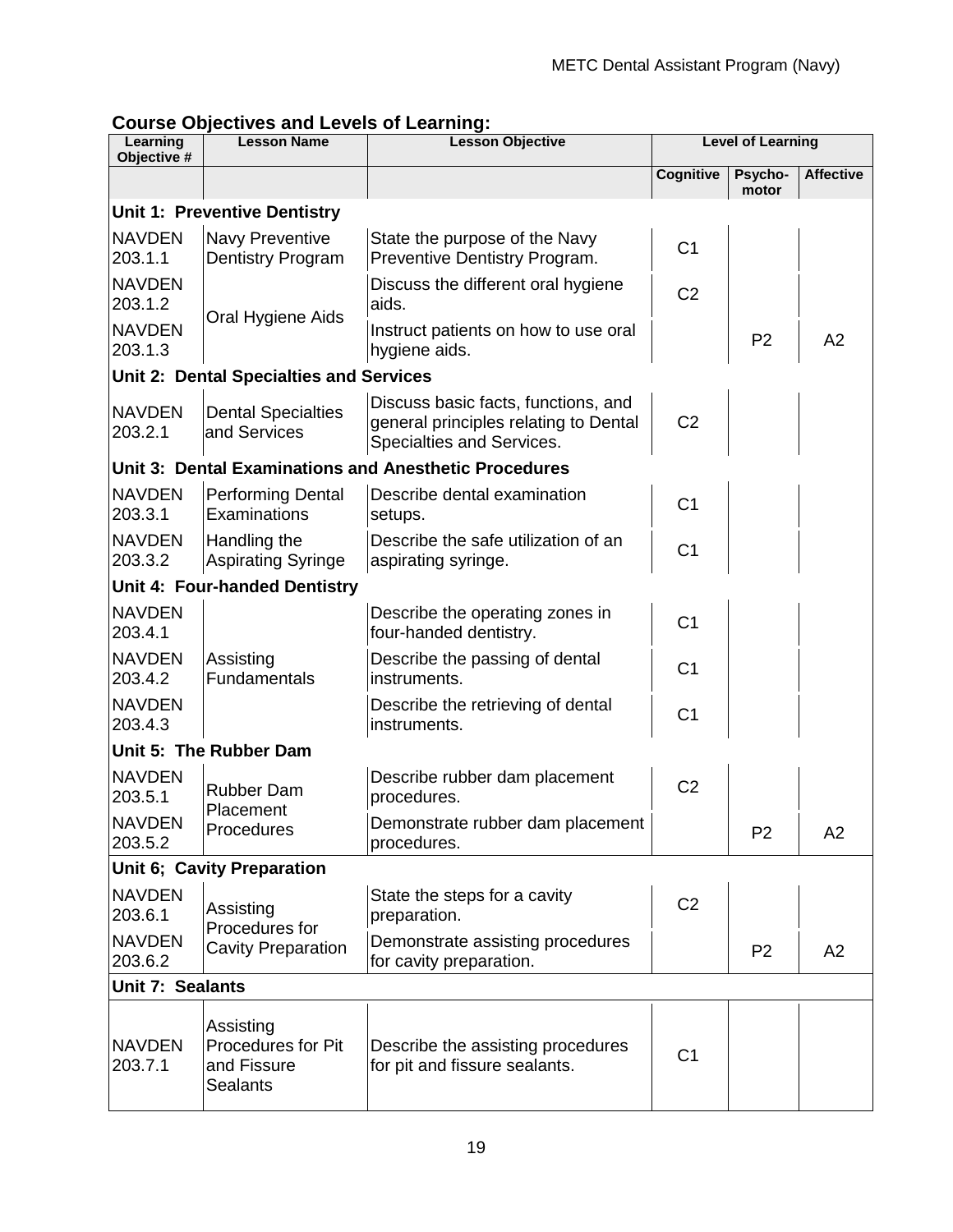| Learning<br>Objective #     | <b>Lesson Name</b>                                                                          | <b>Lesson Objective</b>                                                    |                | <b>Level of Learning</b> |                  |
|-----------------------------|---------------------------------------------------------------------------------------------|----------------------------------------------------------------------------|----------------|--------------------------|------------------|
|                             |                                                                                             |                                                                            | Cognitive      | Psycho-<br>motor         | <b>Affective</b> |
| <b>Unit 8: Restorations</b> |                                                                                             |                                                                            |                |                          |                  |
| <b>NAVDEN</b><br>203.8.1    | Assisting<br>Procedures For<br>Amalgam<br>Restoration<br>Preparation                        | Identify assisting procedures for<br>amalgam restoration preparation.      | C <sub>2</sub> |                          |                  |
| <b>NAVDEN</b><br>203.8.2    | Assisting<br>Procedures for<br>Composite<br>Restoration<br>Preparation                      | Perform the assisting procedures for<br>composite restoration preparation. |                | P <sub>2</sub>           | A2               |
| <b>NAVDEN</b><br>203.8.3    | Procedures for<br><b>General Assisting</b><br><b>Synthesis</b><br>Laboratory<br>Preparation | Perform the general assisting<br>synthesis lab.                            |                | P <sub>2</sub>           | A2               |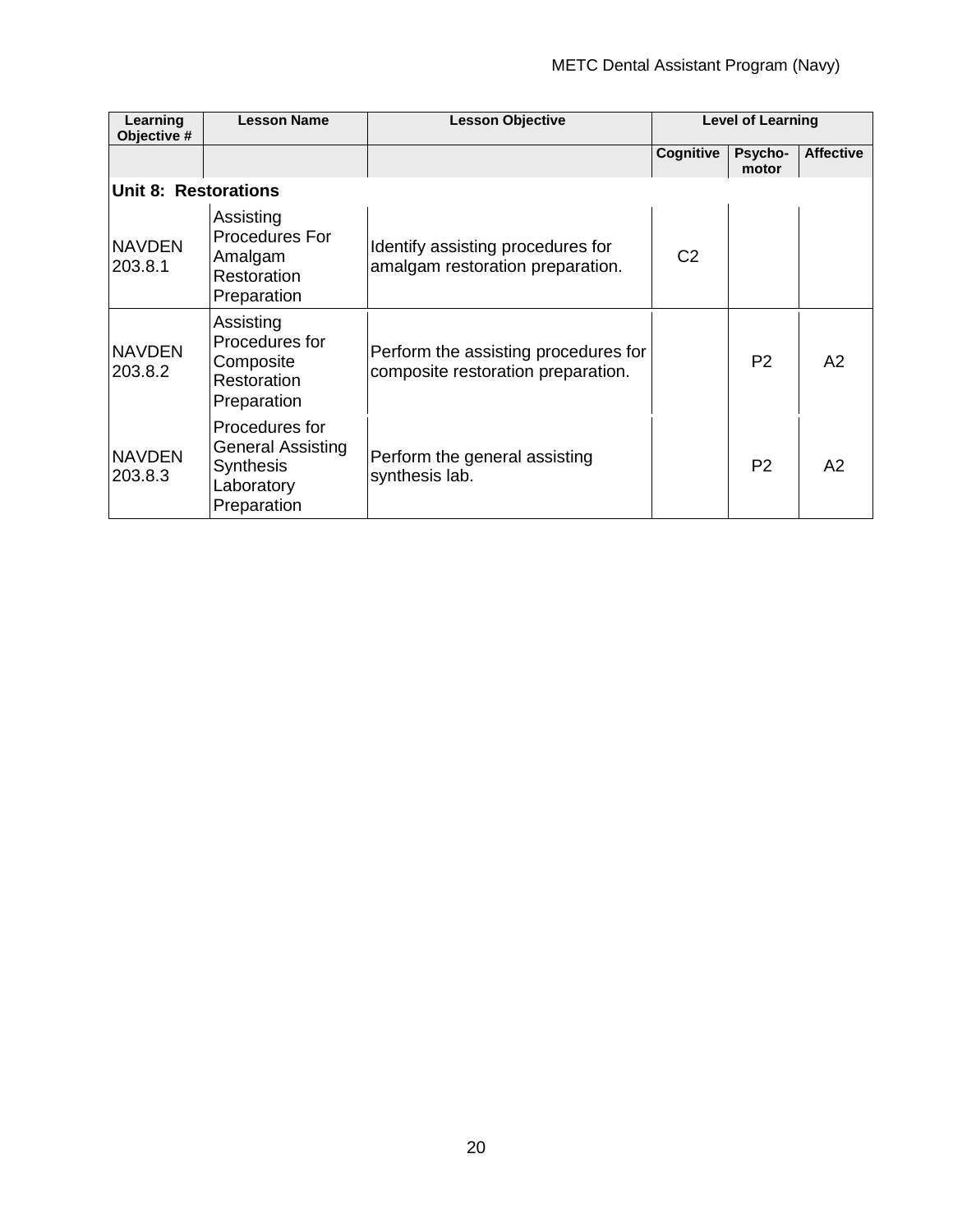### <span id="page-20-0"></span>**NAVDEN 205 Clinical Practicum**

### **Course Description:**

The purpose of the clinical practicum is to assess the student's ability to perform basic dental assisting procedures during his/her two week clinical rotation at a dental clinic. Prerequisite(s): NAVDEN 203: General Assisting, Specialties Assisting and Preventive **Dentistry** 

#### **Course Goal(s):**

Students will be exposed to the day to day tasks of dental assisting procedures in clinical settings at a MTF or civilian facility in accordance with the Navy Dental Assistant Performance Qualification Log.

### <span id="page-20-1"></span>**Distribution of Contact Hours:**

| Unit #         | <b>Unit Title</b>                          | <b>Did</b> | Lab/<br>Prac | <b>Clin</b> | <b>WTest</b> | <b>PTest</b> | <b>Other</b> | Req'd<br>Act. | <b>Total</b> |
|----------------|--------------------------------------------|------------|--------------|-------------|--------------|--------------|--------------|---------------|--------------|
| 4              | <b>Chair-side Assisting</b>                |            | 48           |             |              |              |              |               | 48           |
| $\overline{2}$ | <b>Central Sterilization Room</b><br>(CSR) |            | 16           |             |              |              |              |               | 16           |
| 3              | Radiology                                  |            | 16           |             |              |              |              |               | 16           |
| Total          |                                            |            | 80           |             |              |              |              |               | 80           |

<span id="page-20-2"></span>

| Learning<br>Objective #  | <b>Lesson Name</b>                       | <b>Lesson Objective</b>                                                                                 |           | Level of Learning |                  |  |  |  |  |  |
|--------------------------|------------------------------------------|---------------------------------------------------------------------------------------------------------|-----------|-------------------|------------------|--|--|--|--|--|
|                          |                                          |                                                                                                         | Cognitive | Psycho-<br>motor  | <b>Affective</b> |  |  |  |  |  |
|                          | Unit 1: Chair-side Assisting             |                                                                                                         |           |                   |                  |  |  |  |  |  |
| <b>NAVDEN</b><br>205.1.1 | Chair-side<br>professionalism            | Demonstrate competency while<br>working as a Navy Dental<br>Assistant Student in a clinical<br>setting. |           | P <sub>2</sub>    | A2               |  |  |  |  |  |
|                          | Unit 2: Central Sterilization Room (CSR) |                                                                                                         |           |                   |                  |  |  |  |  |  |
| <b>NAVDEN</b><br>205.2.1 | <b>Central Sterilization</b><br>Room     | Sterilize dental instruments and<br>equipment.                                                          |           | P <sub>2</sub>    | A2               |  |  |  |  |  |
| Unit 3: Radiology        |                                          |                                                                                                         |           |                   |                  |  |  |  |  |  |
| <b>NAVDEN</b><br>205.3.1 | Radiology                                | Demonstrate competency taking<br>digital radiographs on patients.                                       |           | P <sub>2</sub>    | A2               |  |  |  |  |  |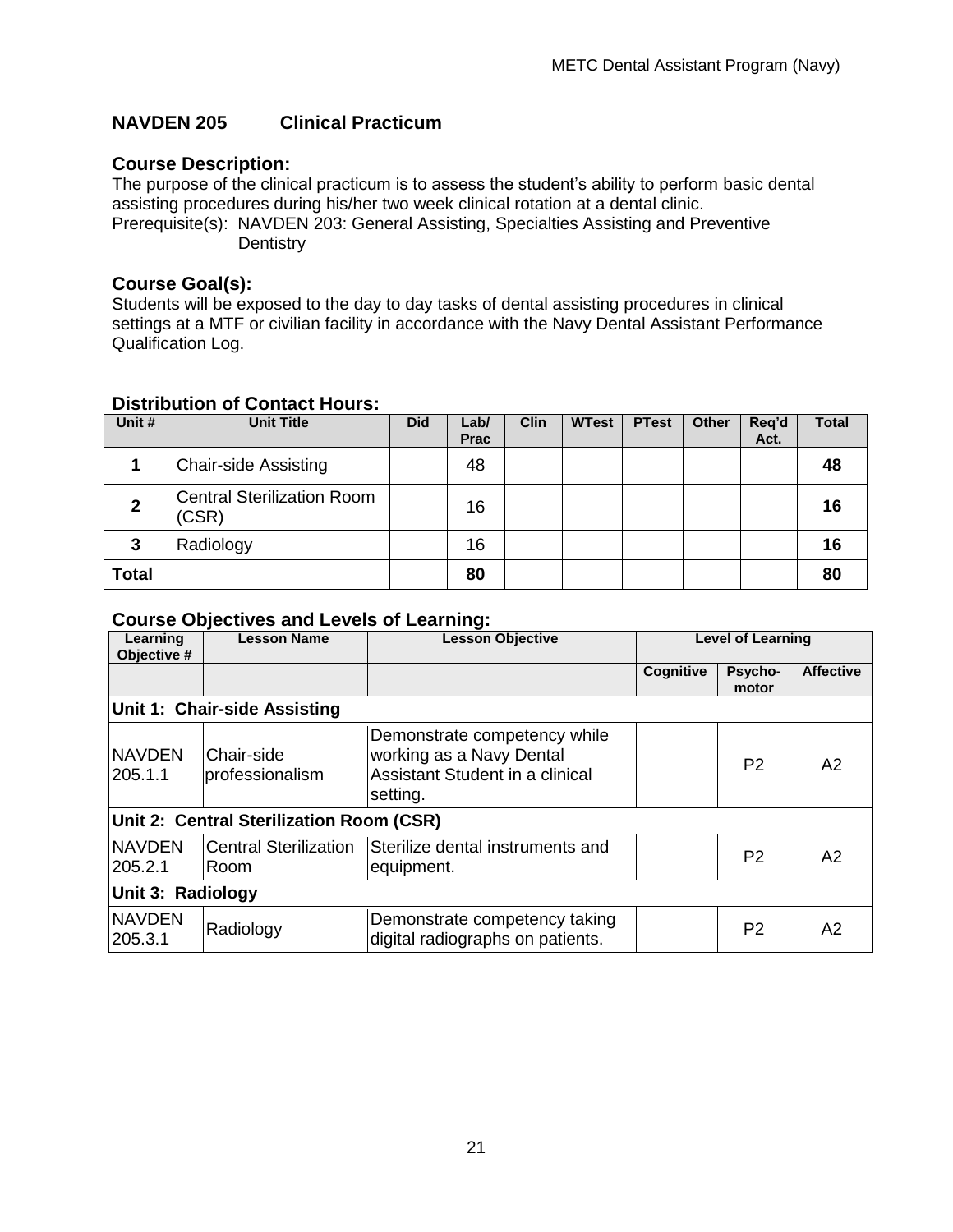### <span id="page-21-1"></span><span id="page-21-0"></span>**Attachment A Program Approval/Concurrence**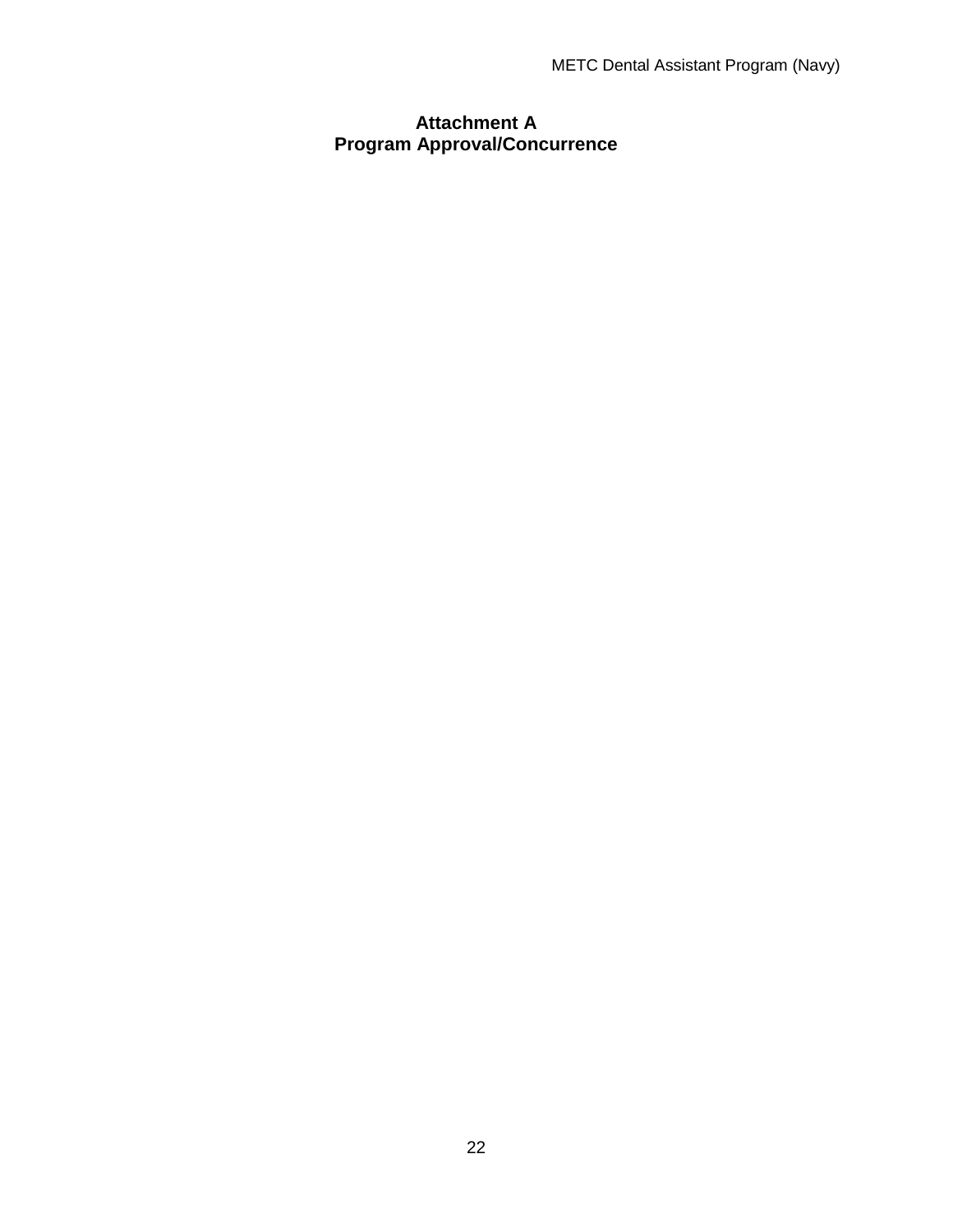### <span id="page-22-1"></span><span id="page-22-0"></span>**Attachment B Task Correlation Sheet**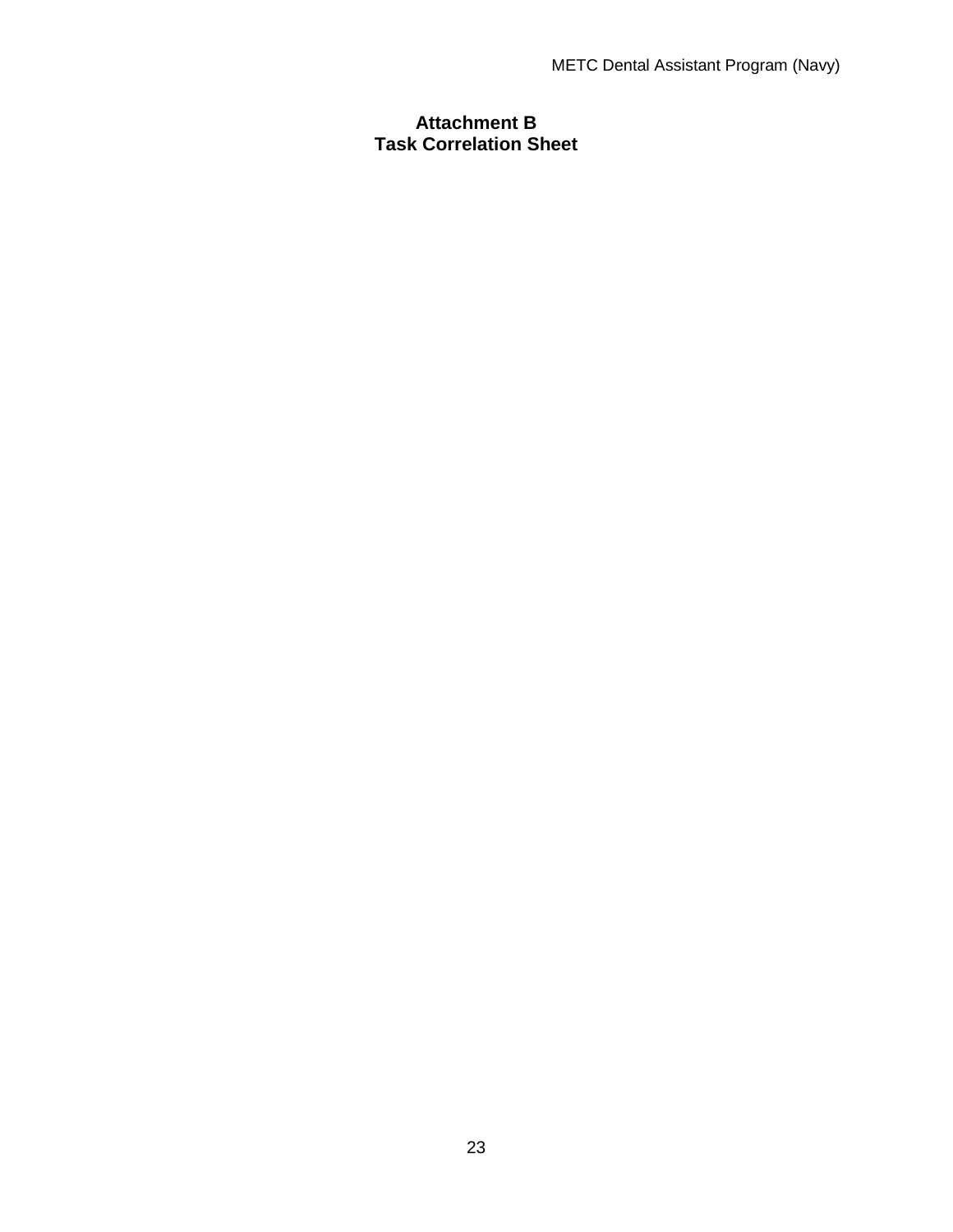### <span id="page-23-1"></span><span id="page-23-0"></span>**Attachment C Equipment List**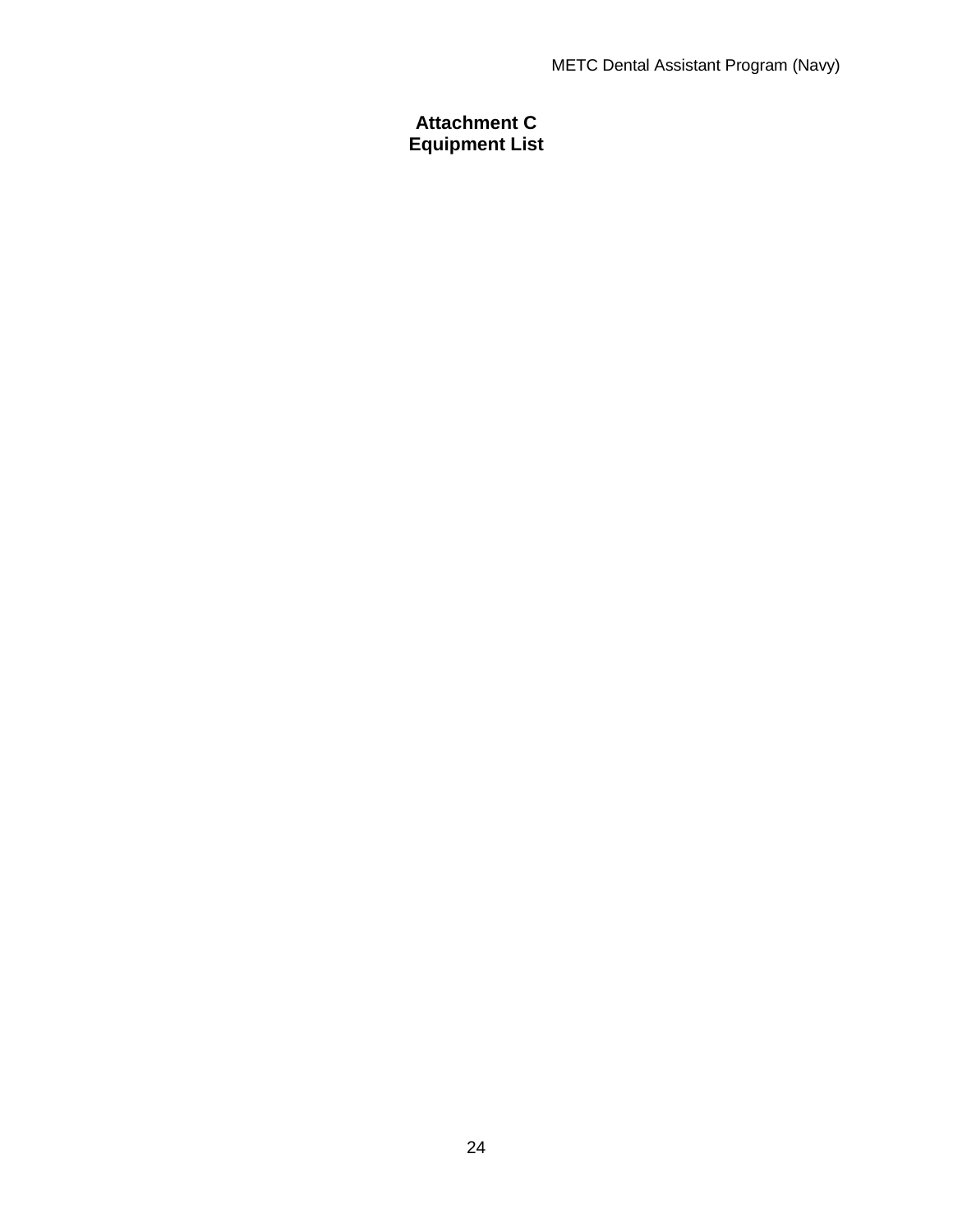### <span id="page-24-0"></span>**Attachment D Reference List**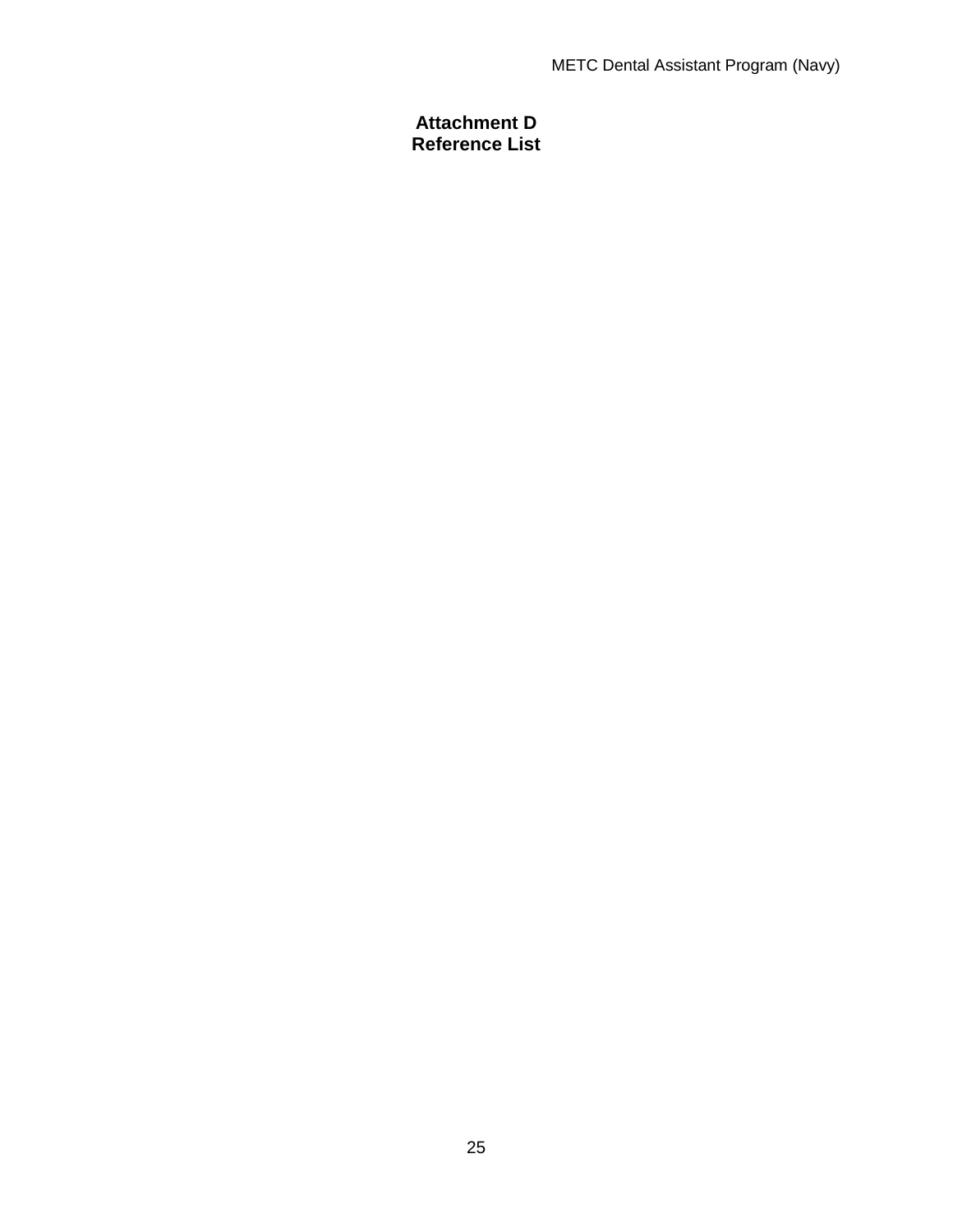### <span id="page-25-0"></span>**Attachment E TimeLine**